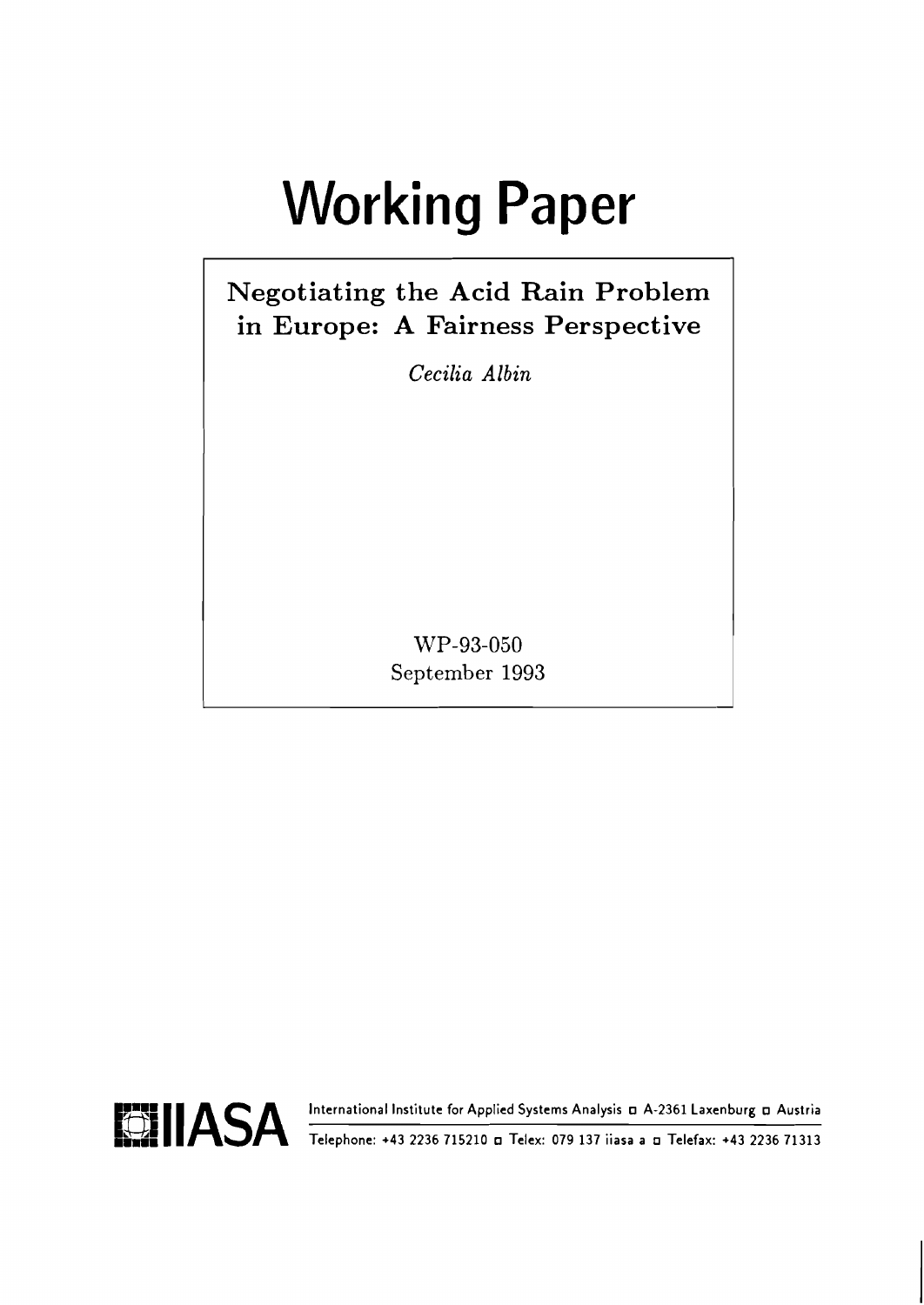## Negotiating the Acid Rain Problem in Europe: A Fairness Perspective

*Cecilia Albin* 

WP-93-050 September 1993

**Working** Papers are interim reports on work of the International Institute for Applied Systems Analysis and have received only limited review. Views or opinions expressed herein do not necessarily represent those of the Institute or of its National Member Organizations.



**referent IIASA** International Institute for Applied Systems Analysis **n** A-2361 Laxenburg **n** Austria **14.2236 71313**<br>Telephone: +43 2236 715210 **n** Telex: 079 137 iiasa a n Telefax: +43 2236 71313 **THE II ASA** International Institute for Applied Systems Analysis n A-2361 Laxenburg n Austria<br>Telephone: +43 2236 715210 n Telex: 079 137 iiasa a n Telefax: +43 2236 71313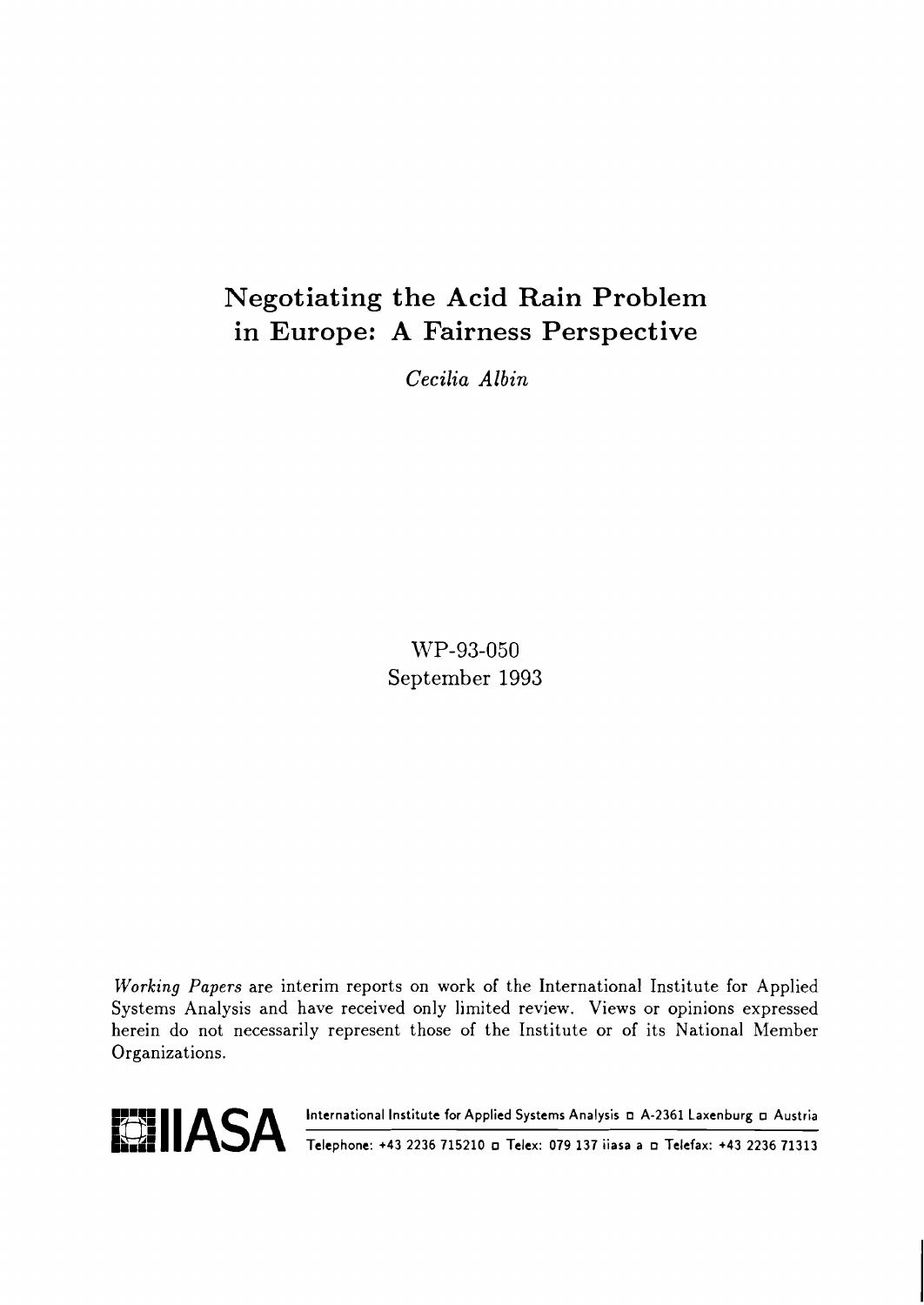#### **Abstract**

A major problem in tackling many environmental issues, transboundary and global in particular, is the fundamental fairness concerns involved. These arise from the wide differences among countries in responsibility for the problems at hand and the degree to which they are affected by them, and the difficulty of distributing fairly the costs and benefits of regulations among parties whose interests in and ability to pay for an agreement vary drastically.

The acid rain negotiations in Europe is a prime case demonstrating that substantial emission reduction strategies must, among the core requirements involved, be viewed as *fair* if they are to be politically feasible and accepted, implemented, and honored in the long run. Research to date, however, bas focused almost exclusively on the analysis and generation of options which are **effective** in economic and, more recently, environmental terms.

The study discusses the general fairness issues involved in attempts to control and reduce sulfur and nitrogen dioxide emissions in Europe, through negotiation in particular. The nature and some implications of the diverse principles underlying proposed strategies for managing the transboundary air pollution problem are analyzed. Explored is the potential applicability of certain analytic problem-solving tools in helping to bridge or reconcile, in a negotiation process, opposing positions regarding "fair" emission abatement strategies in Europe.

This paper was presented at an international conference on **Risk** *arid Faintas* at the International Institute for Applied Systems Analysis (IIASA) in Laxenburg, Austria, June 20-22, **1993.** The confcrcncc was co-sponsored by IIASA's **Risk** Analysis and Policy Project, and the International Academy of the Environment, Geneva. The author is Deputy Director of the Global Security Programme at Cambridge University, U.K., and was a Research Scholar in the **Processes** of International Negotiation (PIN) Project at IIASA in 1992-1993.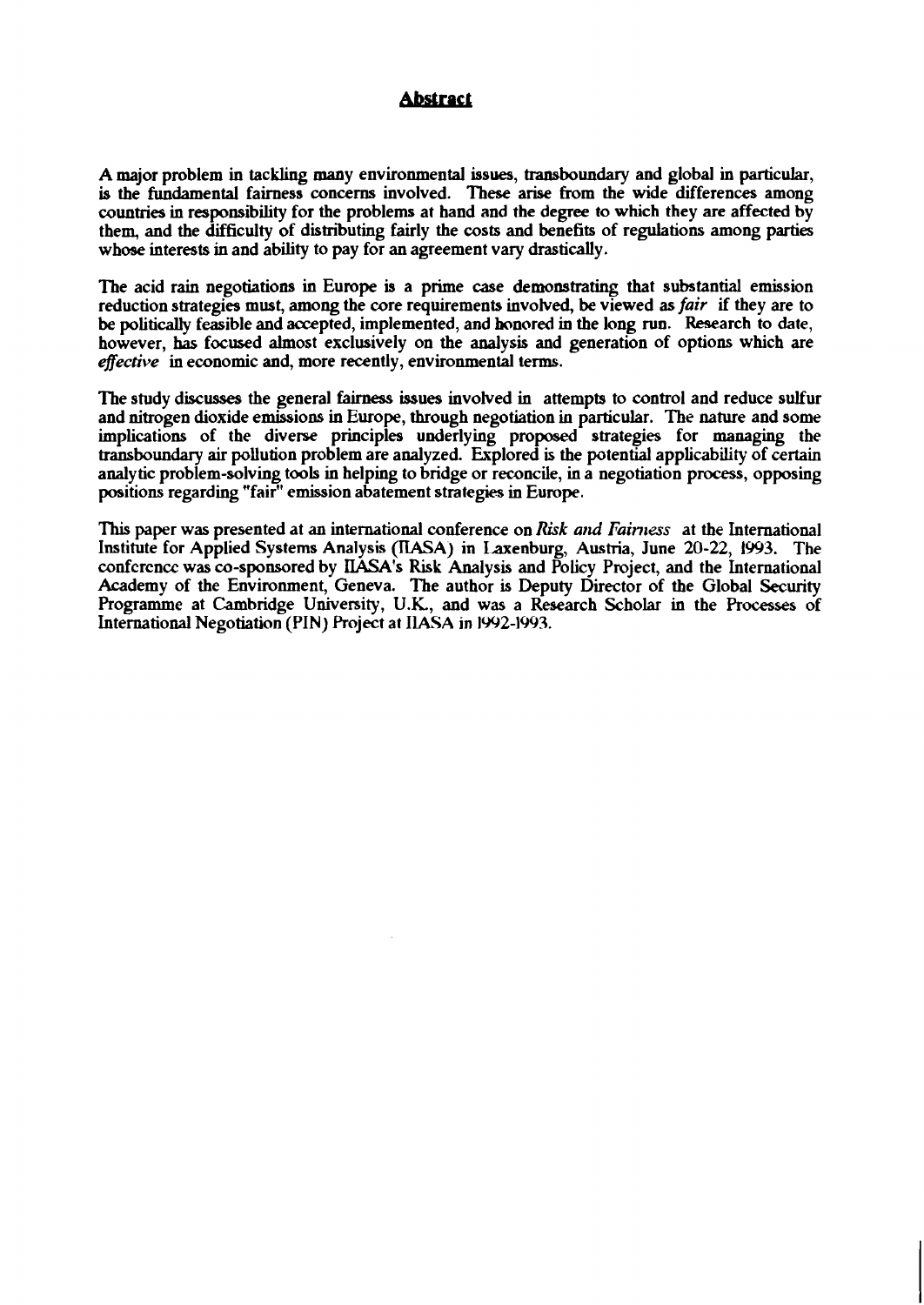### **NEGOTIATING THE ACID RAIN PROBLEM IN EUROPE: A FAIRNESS PERSPECTIVE**

#### **Cecilia Albin**

#### **1. INTRODUCTION**

**A** major problem in managing and ultimately resolving many environmental issues, transboundary and global in particular, is to tackle the fundamental fairness concerns involved. These arise notably from the wide differences among countries in responsibility for the problems at hand and the degree to which they are affected by them, and the difficulty of distributing fairly the costs and benefits of regulations among parties whose interests in and ability to pay for an agreement vary drastically. Yet, despite their extraordinary importance, fairness issues in environmental policies and negotiations have rarely been the subject of systematic research.

The acid rain negotiations in Europe is a prime case demonstrating that substantial emission reduction strategies must, among the core requirements involved, be viewed as *fair* if they are to be politically feasible and accepted, implemented, and honored in the long run. Research to date, however, has focused almost exclusively on the analysis and generation of options which are **effective** in economic and, more recently, environmental terms. Without addressing concerns about fairness, the latter -- even in the most favorable political context in which all parties genuinely strive at reaching agreement -- risk to remain hypothetical solutions uncapable of advancing the negotiations over Europe's acid rain problem.

This paper has three purposes. First, it discusses the general fairness issues involved in attempts to control and reduce sulfur and nitrogen dioxide emissions in Europe, through negotiation in particular. Secondly, it brings out and analyses the nature and some implications of the diverse principles (most of them associated with a particular understanding of justice or fairness) underlying various proposed strategies for managing the transboundary air pollution problem. Thirdly, the paper begins to explore the potential applicability of certain analytic problem-solving tools in helping to bridge or reconcile, in a negotiation process, opposing positions regarding "fair" emission abatement strategies in Europe. No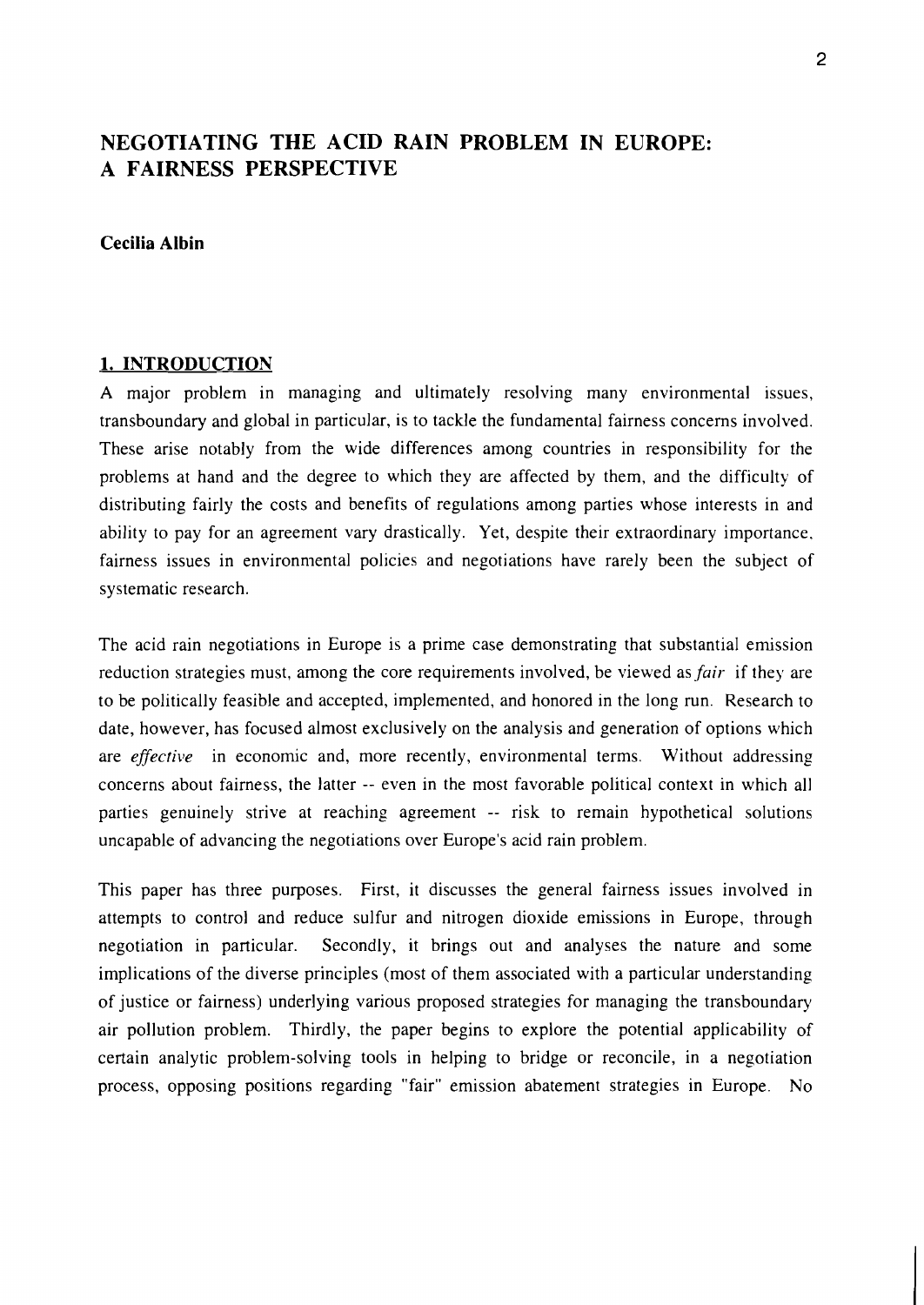attempt is made to overview the nature and scope of Europe's transboundary air pollution problem, or acid rain negotiations to date -- subjects on which a number of studies have already been completed (e.g., Schneider, 1992; Alcamo, Shaw and Hordijk, 1990; Boehmer-Christiansen and Skea, 1991; Chossudovsky, 1988; Carroll, 1988; Shaw, 1992).

#### **2. Fairness in Acid Rain Negotiations: Some General Observations**

In the last few decades, acid rain--acid deposition formed in the atmosphere primarily from sulfur dioxide  $(SO2)$  and nitrogen oxides  $(NOx)$  emissions--has, like so many other environmental hazards, become increasingly transboundary and global in character. Scientific understanding has deepened dramatically about the sources of such emissions (notably coal and oil fired power stations and smelters, and motor vehicle exhausts), their transport across national boundaries, and extensive damage to forests, freshwaters, agricultural crops, ecosystems, and historical and cultural monuments, particularly in Europe but also in North America. Together with the depletion of the ozone layer, acid rain is today viewed widely as the most serious global environmental problem. To mention only a few of the numerous examples now recorded, acid deposition was found to have damaged about 86% of East German woodland and over 50% of West German forests in 1985 (Fraenkel, 1989), over 20% of Sweden's lakes, and drastically reduced and even eliminated entire fish populations in Norway (Brackley, 1990).

In tandem with such developments, multilateral negotiation, and the multilateral cooperation resulting from it, have increasingly become recognized as primary tools for reducing the acid rain and other environmental problems--including water pollution, global climate change, desertification, the storage of hazardous industrial wastes, and the preservation of biological diversity. Yet despite the urgent need for joint measures on many of these issues, environmental negotiations have also proven more difficult than other international negotiations in many respects. Much observed among these difficulties in the research literature are the large number of parties, deep power asymmetries, and conflicting interests involved; the highly complex and global significance of the issues; insufficient scientific knowledge and uncertainty; and the necessarily on-going nature (inconclusiveness) of any negotiating process attempting to tackle them. These hurdles have lead some analysts to conclude that an entirely new approach to international negotiation must be developed to deal with today's and tomorrow's transboundary environmental problems successfully (e.g., Sjöstedt, 1992).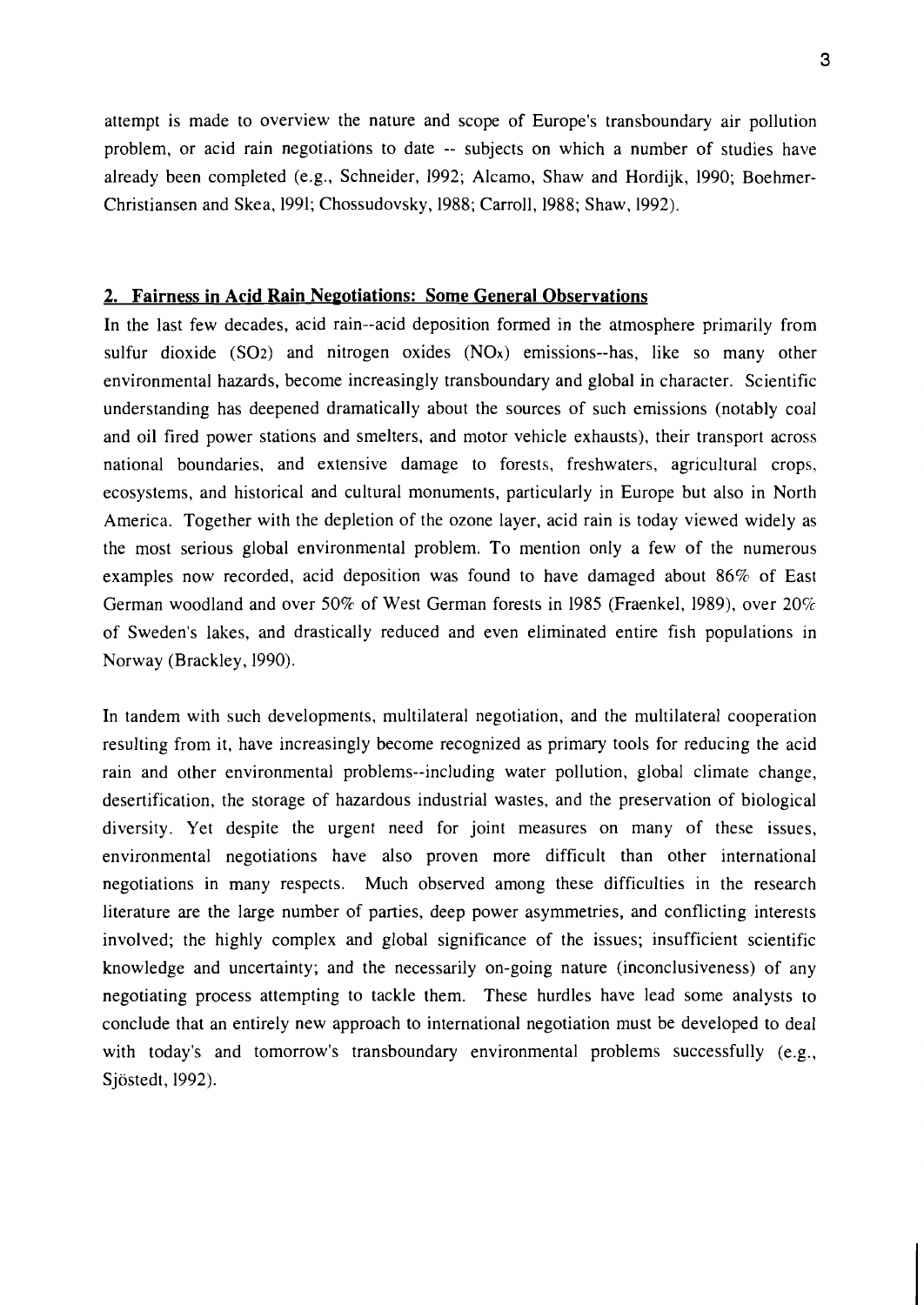To this list of characteristics of environmental negotiations must be added another complicating factor: *the prominent role played by issues of fairness, and typically conflicting concepts of fairness held by parties.* There are a number of reasons for this prominence. First, the very transboundary nature of environmental problems such as acid rain, and the need to rely on voluntary cooperation in tackling them, require the negotiation of solutions viewed by every key party as fair and worth honoring. It is an issue area in which traditional sources of power or coercive measures are of relatively little use in inducing "weaker" states (e.g., economically less developed countries) to join and comply with an agreement, and in which only a few such states--e.g., heavy polluters--often have veto power in that their noncooperation could render a treaty ineffective. It is also an issue area in which existing applicable rules of international law--for example, principles of good neighborliness and equitable utilization of shared resources--do not stipulate specific obligations or measures on the part of states, but at best provide an obligation and a framework for states to negotiate agreement on concrete and effective actions (Gündling, 1991; Brunnée, 1988).

Secondly, negotiations over acid rain, like many other environmental problems, involve continuous and frequent encounters between parties over a longer time period. More than onetime bargaining situations, they thus build up expectations about fair behavior and the nature of fair alternatives. As well, acid rain talks involve highly valued and scarce resources; ethical issues; and benefits, costs (burdens), and risks which affect parties unequally, and which are indivisible or at least not easily redistributed. In international relationships with any one of these characteristics, concepts and issues of fairness tend to figure prominently (Albin, 1993).

Thirdly, sharp asymmetries between parties contribute not only to the prominence of fairness issues, but also to the divergences in parties' perceptions of fairness. In acid rain negotiations, these asymmetries concern notably wide differences in contributions to the problem between heavy polluters (e.g., Poland, Germany, the UK) and countries which are predominantly importers of air pollution (e.g., Sweden, Finland, Norway); in sensitivity to and costs suffered due to acid rain (given the nature of countries' ecosystems, proximity to polluting sources, and so forth); in dependency on and gains to be derived from regulatory agreements; and in economic, technological, and political ability to accept and implement control measures.

One may usefully speak of four, partly overlapping types of fairness issues, all of which play a role in acid rain and other international environmental negotiations to different degrees. Structural fairness concerns the overarching conditions and constraints within which the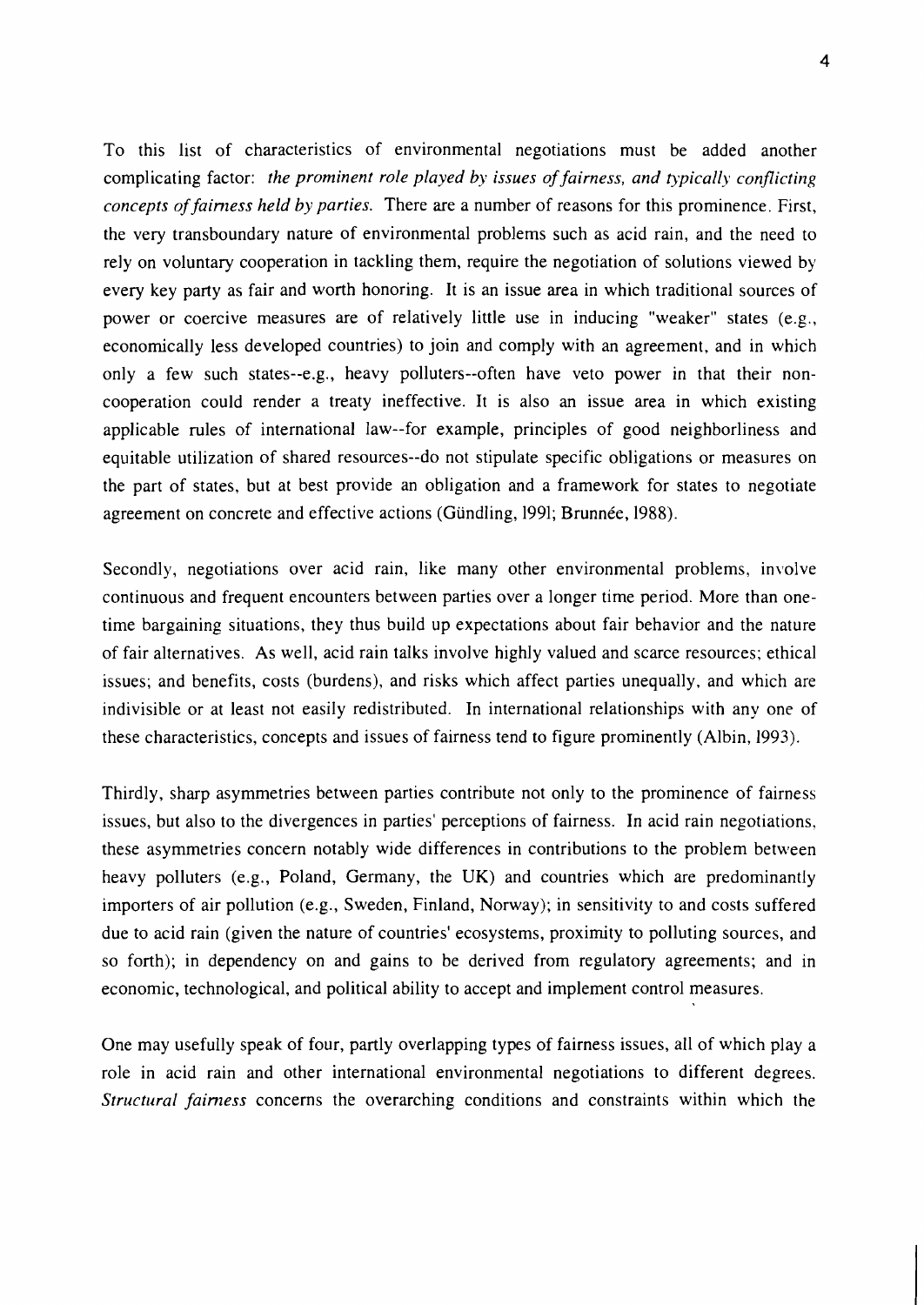negotiation process unfolds--e.g., the identity and representation of participating parties, ways in which issues are linked (or de-linked) on the agenda, and features and established rules of the negotiating site or forum. *Process fairness* refers notably to ways in which parties relate to and treat each other as they negotiate and build agreement (e.g., refrain from the use of "unfair" deceptive or coercive tactics). *Procedural fairness* concerns the characteristics of specific mechanisms such as problem-solving techniques, reciprocation, and random methods used for arriving at an agreement--e.g., their tendency to demand equal concessions, give equal chances to parties to "win", or to produce fair outcomes. *Outcome fairness* refers to the principles underlying the allocation of benefits and burdens in a negotiated agreement, and the extent to which this allocation (agreement) is considered just and reasonable in the longer term--for example, in view of unforeseen developments such new scientific information (Albin, 1992, 1993). Important structural and process fairness issues in environmental negotiations today include how the interests of future generations should be measured and who can represent them properly (e.g., states as is the case today, or a formal transnational body), so that problems are not resolved in ways that subordinate these interests to those of the present generation.

Multilateral negotiations over transboundary air pollution controls in Europe first got underway in the mid-1970's, driven by Sweden which had proved that foreign sources of  $SO<sub>2</sub>$ emissions were primarily responsible for the acidification of its lakes. The 1979 Convention on Long Range Transboundary Air Pollution (LRTAP), signed by 32 states and the European Community (EC) within the UN Economic Commission for Europe (UNECE), established only the vague obligations to limit and, "as far as possible," gradually reduce and prevent transboundary air pollution. Yet the LRTAP Convention, together with EC environmental legislation, have provided the main frameworks for subsequent negotiations over specific controls on and reductions in  $SO<sub>2</sub>$  and  $NO<sub>x</sub>$  emissions. These include the negotiations resulting in the adoption of the 1985 Helsinki Protocol, the 1988 Sofia Protocol, and the 1988 EC Large Combustion Plant (LCP) Directive, among other agreements. Generally speaking, the overall structure, process, and procedures of European acid rain negotiations are today wellestablished and accepted.

By contrast, fairness issues relating to the *outcome(s)* of these talks in the near and longer term are at the very heart of the negotiations themselves, and may well prove intractable. In the now ongoing negotiations on a new sulfur protocol within the UNECE-LRTAP Convention in Geneva, the tendency is to consider emission reductions based on the varying sensitivities of the ecosystems to acid deposition (Klaassen, Amann & Schopp, 1992). While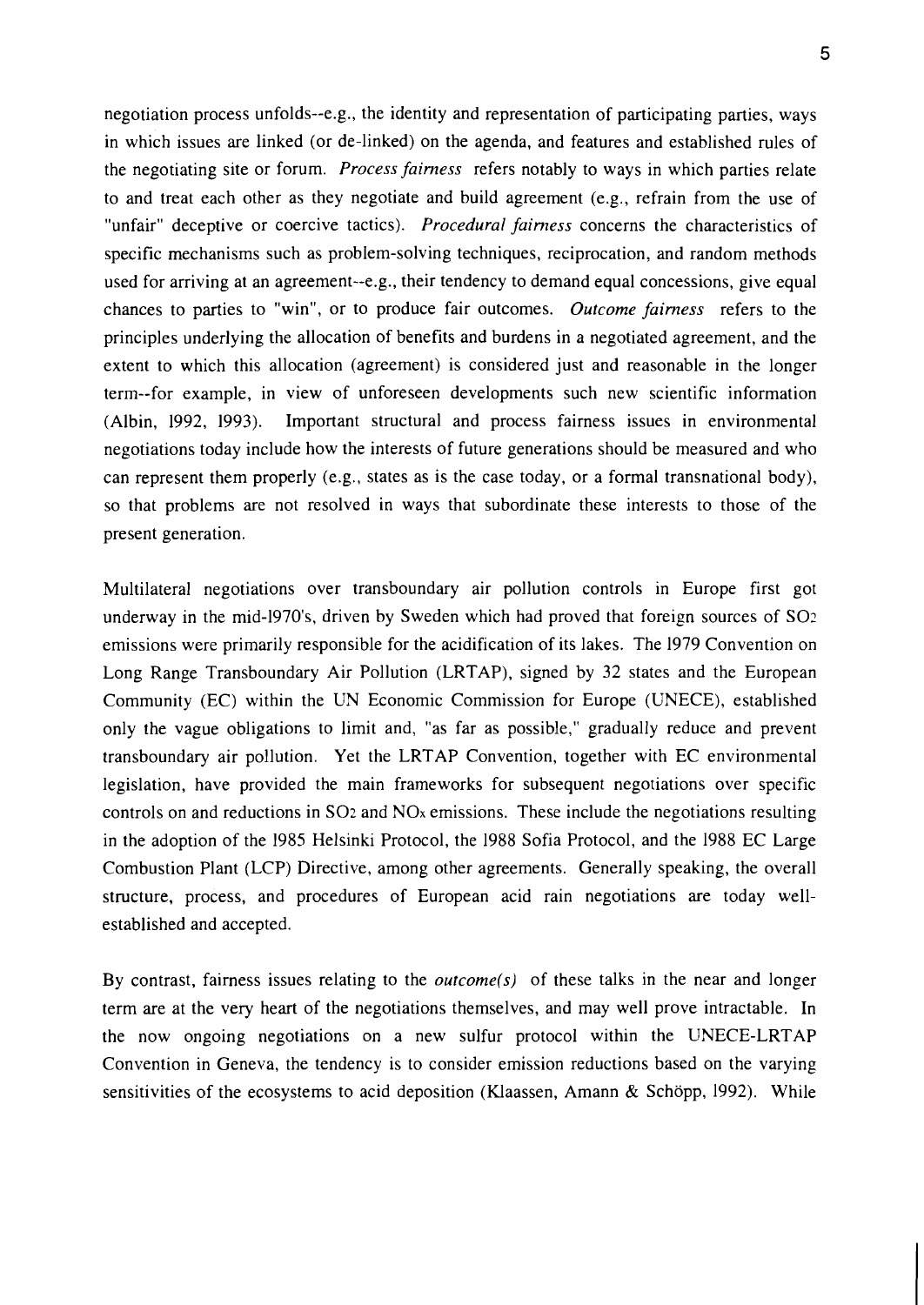promising to be more effective environmentally and economically than uniform reductions, if indeed possible to eventually agree upon and implement, this approach highlights the grossly unfair distribution of benefits and burdens among parties which may result from emission regulations. The burdens notably concern the high economic costs of investing in technologies and measures to abate acid rain, but also social and political costs. The benefits, more difficult to assess with any precision, include lesser damage to forests, agricultural crops, freshwaters and fish production, human health, and buildings.

Of course, fairness is not the only major factor explaining the dynamics of acid rain negotiations, nor is it the sole criterion on basis of which countries will judge the overall wisdom and acceptability of a particular outcome. For example, pure self-interests in emission controls, veto coalitions formed on basis of these, and redefinitions of such self-interests in countries such as West Germany, France and Italy due their own experiences of acid rain damage and new scientific evidence, have certainly contributed extensively to the impasses and breakthroughs in the process toward specific agreements on emission controls (Porter and Brown, 1991). Fairness arguments are used by parties for tactical purposes as well. Yet the increasing dependency on emission control agreements has required many European countries to enlarge their individual cost-benefit analyses to include the other sides' perspectives on fair and acceptable options. Indeed, the acid rain problem involves unusually clear-cut fairness issues --who should have to reduce emissions, by how much and what time, and at whose cost, given countries' disparate situations and resources -- lends itself particularly well to studying the role of "genuine" notions of fairness in negotiations. The discussion here will focus on parties' divergent concepts of *outcome* fairness in major European aid rain negotiations to date, as reflected in their positions and proposed emission abatement strategies.

#### **3. Fairness Principles for Tackling the Acid Rain Problem**

There are three major principles of outcome fairness in the allocation of resources and burdens, discussed extensively in the social-psychological (experimental) and negotiation literature: equality, equity, and need (Deutsch, 1975; Leventhal, 1976). Major positions and proposals advanced regarding emission reduction strategies in Europe emerge clearly as direct examples or variations of these three fundamental understandings of distributive justice.<sup>1</sup>

<sup>1</sup> Kasperson (1983, chapter **15** in particular) discusses the applicability of these principles to issues of outcome fairness in radioactive waste management.

Other norms of outcome fairness with little, if any, applicability to acid rain negotiations include "no-envy" or "superfairness," which holds that a certain allocation is fair if, and only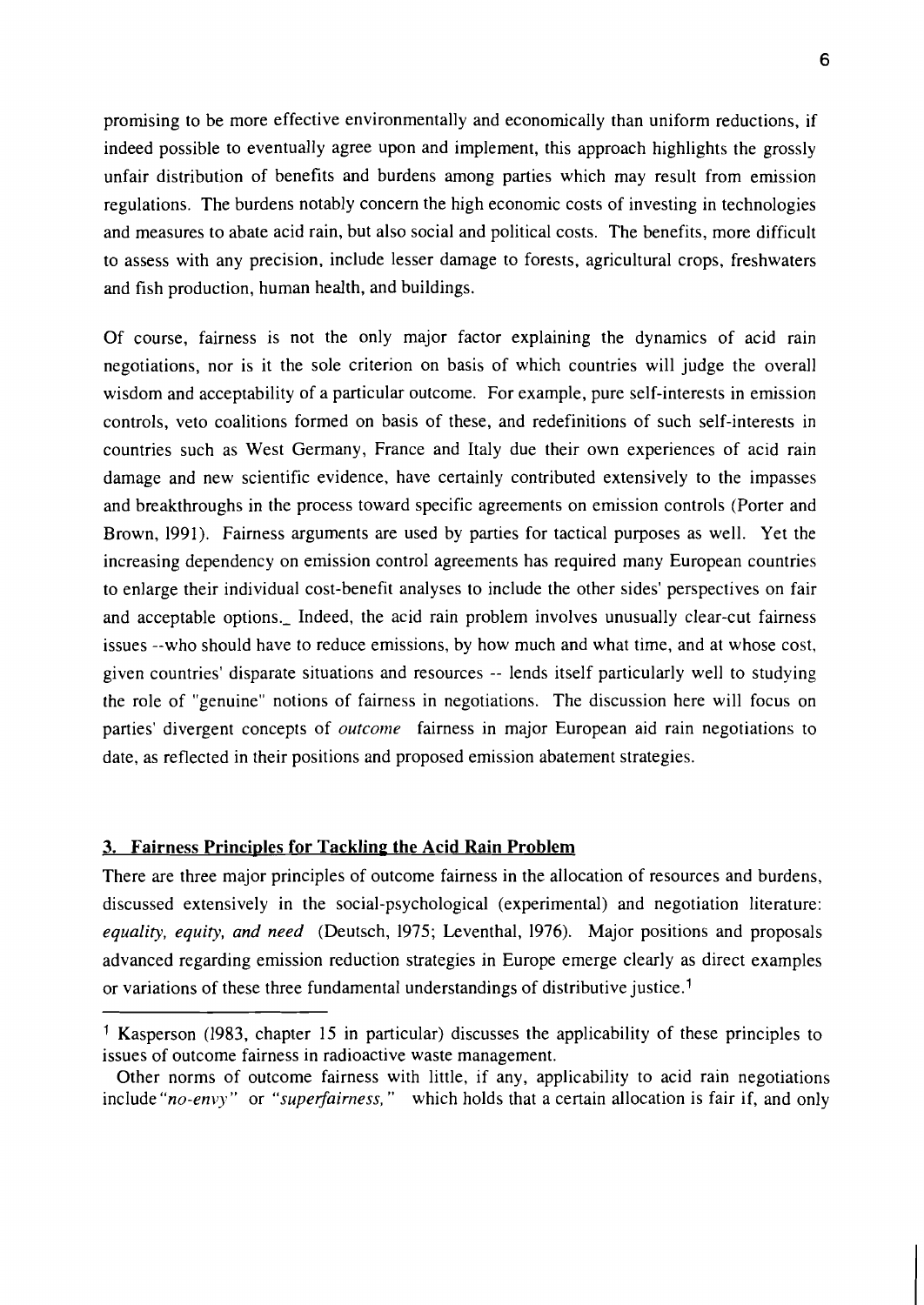#### **3.1 Equality**

Originating in the Enlightenment and the philosophy of Jean-Jacques Rousseau, the principle of equality, also termed "impartial justice," holds that parties should receive the same or comparable rewards (costs), irrespective of their contributions or needs (responsibility for the problem at hand). Specific interpretations of the norm include "equal shares," which divides resources, gains or costs in equal amounts between parties; "compromise 'in the middle'," which splits the difference between parties' initial positions (yielding a different outcome than equal shares unless opening positions are identical); "equal excess," which allocates resources to each party corresponding to the value of its best alternative to a negotiated agreement, plus half of the remaining resources (Komorita & Kravitz, 1979); and "equal sacrifice," which holds that parties' concessions should make them suffer equally (Pruitt, 1981). The principle often poses problems such as determining what is to be treated equally, how to apply it to indivisible or heterogeneous goods, and how to assure an outcome of actual equality when parties are very unequal in some respect. Yet it is frequently applied in arms control, environmental, and other international negotiations (see, for example, Druckman and Harris, 1990; Zartman et al., forthcoming), and particularly when parties view themselves as roughly equal in relevant forms of power.

There are at least two major explanations for the frequent resort to the equality principle in negotiations. First, it converges with common, intuitive ideas about "intrinsic" or "impartial" fairness (e.g., "all people or countries should be treated the same"), and enjoys wide acceptability as a basis for concession-making which produces fair compromise agreements. Secondly, the equality principle is characterized by relative simplicity and lack of ambiguity both in concept and application. Thus, more than other norms, the equality principle often helps parties to reduce competition, coordinate expectations and concessions, and reach compromises in ambiguous negotiating situations in which different fairness principles and alternatives are advocated; and to justify and sell the outcome to important constituencies. Experimental

if, no party prefers the other's share of the (disputed) resources to its own (Foley, 1967; Baumol, 1987); retribution ("punitive justice"), which says that a party guilty of some wrong in the past should be accorded fewer resources (gains);the priority principle, according to which the "winner", while determined proportionally (e.g., through a lottery or voting), gets more than a proportional share of the resources; and subtractive justice, according to which the disputed goods are taken away from both or all parties (which can also be understood as a form of equality; i.e., equal treatment of parties). Precedent, whereby a previous comparable case or decision serves as the rule for determining allocations in the outcome, may be applicable in some respects to acid rain but not as the sole distributive criterion.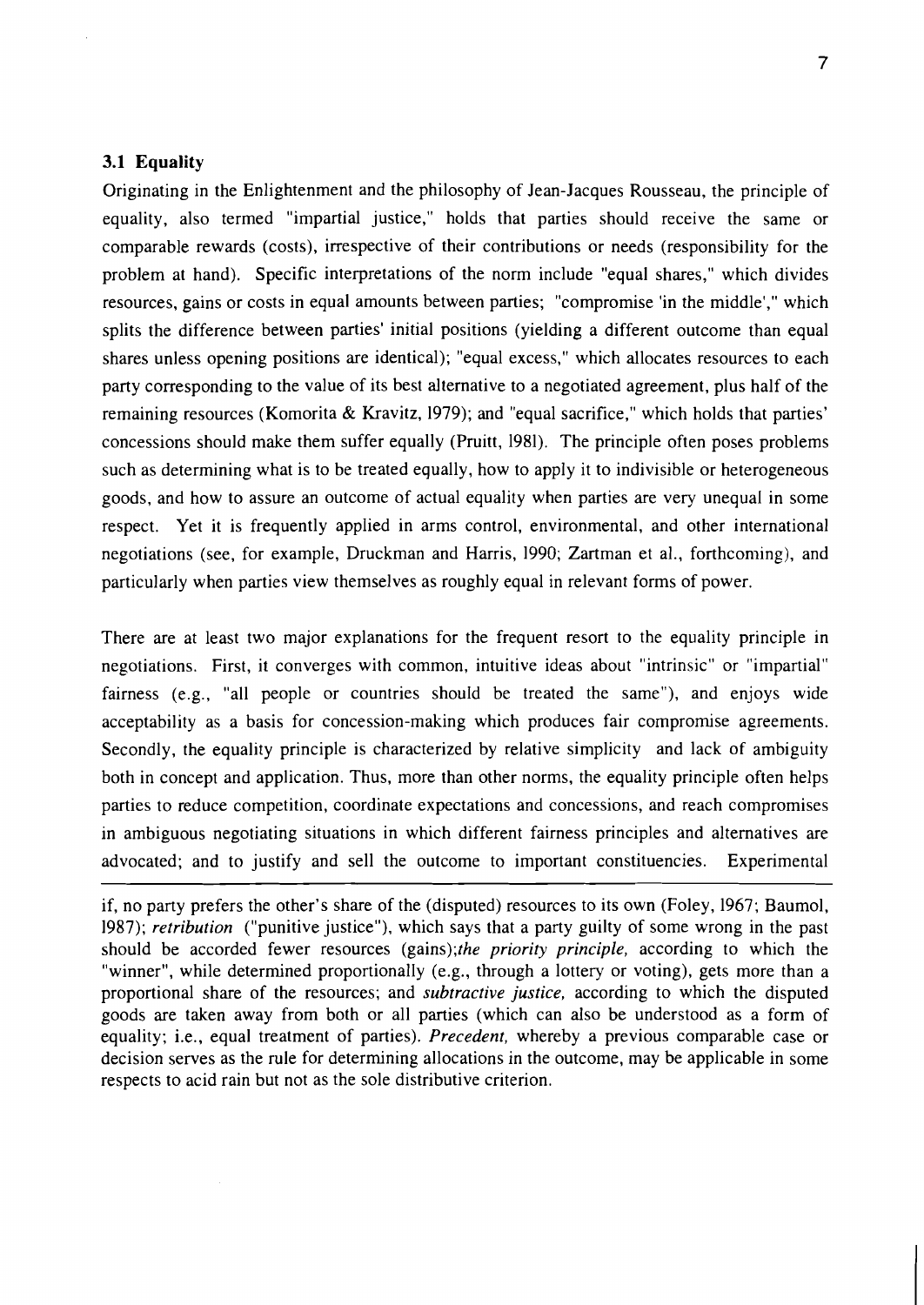findings suggest that parties are likely to reach agreement fasterlan agreement of greater stability and at a faster speed if they seek an outcome based specifically on equality.

These factors are certainly significant in explaining the widespread reliance on equality in European proposals, negotiations, and agreements regarding acid rain to date. In a situation of diverse and apparently opposing positions between countries on fair and acceptable emission abatement controls, there has clearly been pressures, increasing willingness and moves toward endorsing typical equality alternatives -- notably ceilings on, and freezes and equal percentage reductions in, current SO<sub>2</sub> and NO<sub>x</sub> emission levels with fixed time frames. Calls for such agreements were first made, unsuccessfully, by net importers of acid rain -- notably Sweden, Finland, Norway, and Canada -- in the mid-1970's. However, the March 1984 formation of the "30 Percent Club" -- a group of originally nine West European states and Canada committing themselves, among other things, to unilateral cuts of at least 30% in their 1980 levels of SO2 emissions over a ten-year period -- became a symbolically significant act which created political pressures on other countries to follow suit and, notably, a standard viewed as fair against which they would be evaluated. Six months later, another eight West and East European countries joined the Club (Regens and Rycroft, 1988).

The 30 Percent Club set the stage for the talks leading to the 1985 Helsinki Protocol on the Reduction of SO2 emissions. It was signed by 21 states -- including several heavy polluters such as West Germany, the Soviet Union, Italy, and France which previously had vetoed proposals for specific emission controls. In these negotiations, across-the-board 30% cuts in SO2 emissions by 1993, based on 1980 emission levels, emerged again as the fair and acceptable formula to most participating countries among the many divergent positions advanced.<sup>2</sup> A major hurdle in the talks was the U.S.' and Great Britain's argument that an earlier base year be selected so as to credit them for their emission reductions prior to 1980, thus requiring insignificant or no further reductions of them. Most participating countries, viewing these pre-1980 reductions insufficient environmentally, rejected the demand as unfair, and the Protocol was not signed by three major exporters of acid rain -- Poland (for its lack of abatement technology), the U.S., and the U.K. (Griindling, 1991). Yet at a later EEC environmental meeting the U.K. suggested the same idea of a uniform 30% reduction in SO2 emissions by 1993 (Regens and Rycroft, 1988), a demonstration of the then widespread

 $2$  See "Positions and Strategies of the Different Contracting Parties to the Convention on Long-Range Transboundary Air Pollution Concerning the Reduction of Sulphur Emissions or their Transboundary Fluxes," August 6, 1985. Document ECE/EB. AIR/7.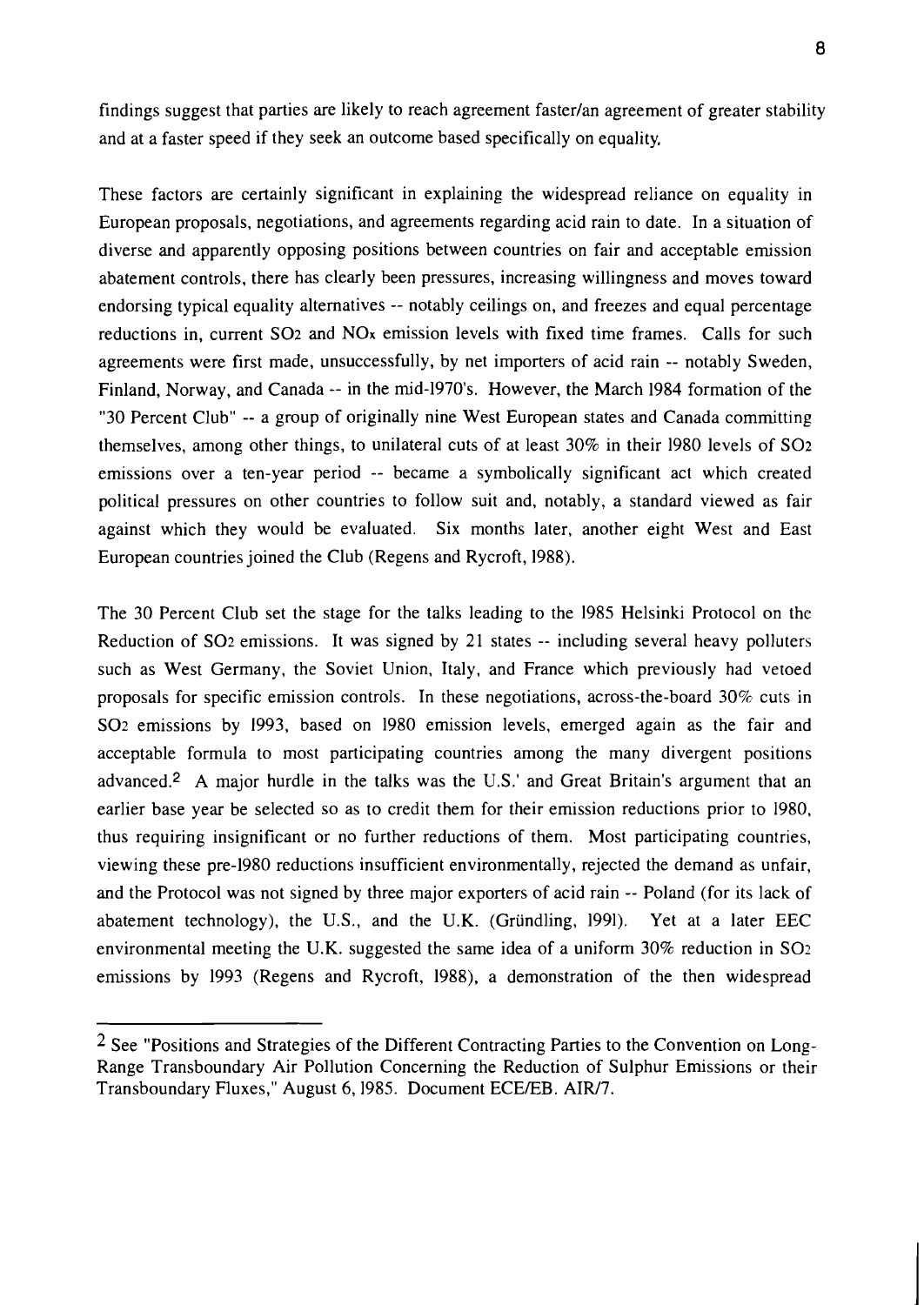consensus on the equality principle as the basis for multilateral compromise agreements on emissions control.

The intrinsic appeal, simplicity, and explicitness of the equality principle are important advantages in any negotiating situation, and not at least in complex international environmental negotiations over problems such as acid rain. Yet one may question whether the outcomes it produces are necessairly fair or impartial in any meaningful sense of the word, both theoretically and in real cases. There is good reason to do so particularly when parties' conditions or positions are very unequal, as also noted in the negotiation literature (Iklé, 1964; Schelling, 1960; Druckman and Harris, 1990). These inequalities may concern, among others: resources available to tackle the problem; past and current responsibility for it and thus entitlements to the resources at stake (e.g., clean air, emissions permits); and worth attached to resolving the problem. Is it really fair to demand equal sacrifices from, or impose equal costs on, rich and poor countries, and on heavy polluters and victims of air pollution?

Virtually all these inequalities exist in the European acid rain problematique. A first major problem with typical abatement strategies based on equality is the absence of objective criteria to select a required percentage reduction or ceiling, a particular year on basis of which reductions will be made or the ceiling/freeze imposed, and a target year by which the requirements are to be achieved (Haigh, 1989). No matter what percentages or years are selected they are bound to be arbitrary -- for example, in failing to account for parties' degree of responsibility for the problem in terms of past emissions reductions and past or current emissions levels.3 Further, the approach discourages parties from undertaking additional, unilateral emissions reductions. Another major problem concerns the widely different costs and net gains which countries will experience to achieve the same reduction or limit by a given year due to their disparate economic, technological and other conditions to use or develop emission control techniques -- whether "add-on" technologies (e.g., use of low sulfur fuels, desulfurization of fuels, limits on industrial emissions), the development of alternative energy sources, energy conservation, or other abatement strategies. Many polluting countries, among them Eastern European, which are thus required to undertake the greatest reductions in

<sup>3 &</sup>quot;Protocol to the 1979 Convention on Long-Range Transboundary Air Pollution on the Reduction of Sulphur Emissions or Their Transboundary Fluxes by at least 30 Percent (July 8, 1985)." In *Executive Body for the Convention on Long Range Transboundary Air Pollution.*  Report of the Third Session of the Executive Body, United Nations Commission for Europe, U.N. ECE Doc. ECE/EB.AIR/7, Annex l, August 6, 1985.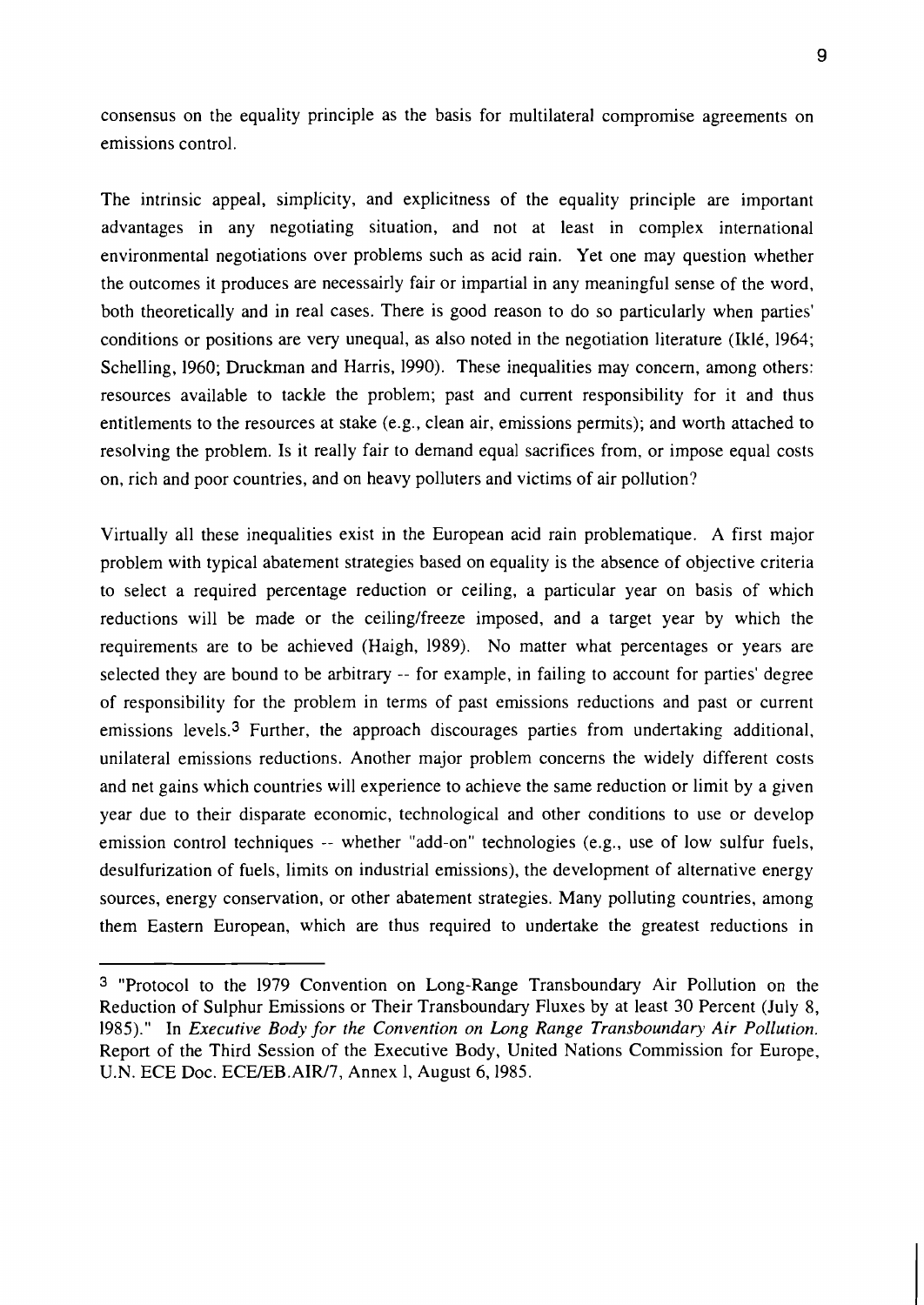absolute terms are also those with the lesser resources to do so -- particularly in view of their economic and other pressing needs.<sup>4</sup> Environmental drawbacks with the equality principle include its relative inefficiency in imposing the same requirements on countries irrespective of the sensitivity of their ecosystems and their pollution levels, its limits on total national emissions which do not target specifically transboundary emissions, and the need to regularly negotiate agreement on new time-bound ceilings or percentage reductions.

Equality abatement strategies to date can be viewed as a signficant first step, which contributed to real reductions in national acidifying emissions and to a net 15% decline in overall emissions in Europe since 1980. Numerous countries achieved the 30% target of the Helsinki Protocol before 1993 (see Klassen, Amman and Schöpp, 1992). Yet, the practical implications of implementing the principle as done so far render it unsatisfactory from a fairness and economic perspective and insufficient from an environmental perspective. Thus considerable support for the equality principle as a basis for emissions reductions appears now to have given way to calls for new approaches which better account for the diverse environmental, economic and other conditions of

states.

Nevertheless, proposals for abatement strategies based on variations of the equality principle are still being made. For example, the "equally shared responsibility" variant holds that countries exporting acid rain should pay for half of the damage caused in the importing country, and the latter for half of the emission abatement costs of the former (OECD, 1976). Theoretically, the concept of equality as *equal net gains* or *costs* --i.e, parties should, given their disparate circumstances and the value of their best alternatives to a negotiated agreement, gain to about the same extent from any regulatory agreement -- appears fairer and more promising in eliciting the necessary cooperation for advancing acid rain negotiations. Yet in practice these particular understandings of equality pose the complex problems of estimating the costs of acid rain damage and abatement.

<sup>4</sup> For example, under current national reduction plans, Poland will undertake a 37% reduction of its SO<sub>2</sub> emissions (3210 kton in 1990) at the cost of 0.31% of its GDP annually, and Ukraine a 56% reduction in its SO<sub>2</sub> emissions (2782 kton in 1990) for 0.44% of its GDP, by the year 2000 compared to 1980. By contrast, rich countries with very low SO<sub>2</sub> emission levels, such as Switzerland (62 kton in 1990) and Norway (54 kton in 1990), will be able to undertake 50-52% reductions by 2000 compared to 1980, at the cost of 0.01% and 0.09% of their GDPs, respectively (Klassen, Amann and Schöpp, 1992. See also Klassen, Amann and Schöpp, 1991).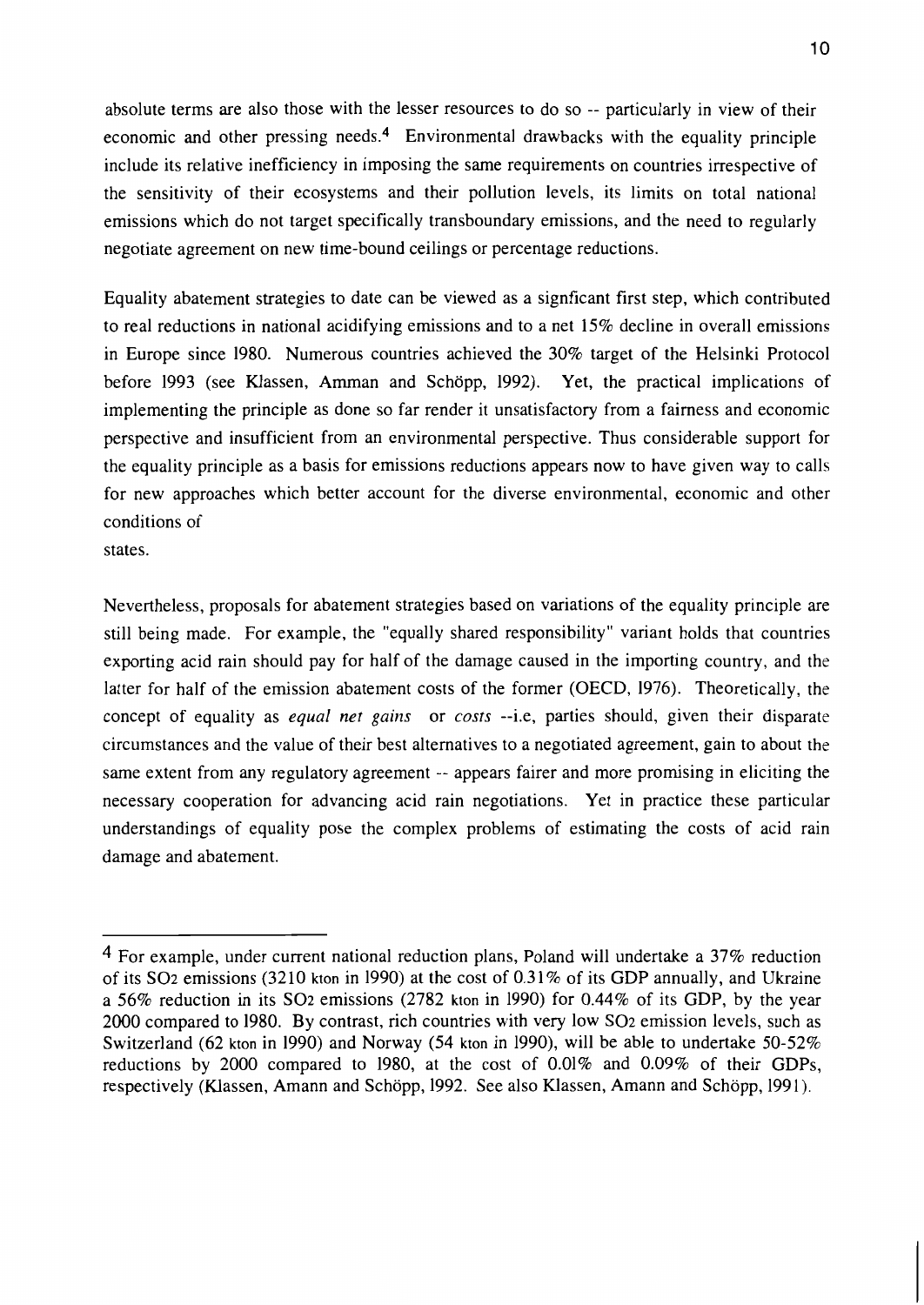#### 3.2 Equity

Originating in Aristotle's notion of justice as rooted in "balance" and "proportion," the equity principle holds that resources (rewards, burdens) should be distributed proportionally to relevant contributions (inputs). Fairness is achieved when each party's ratio of contributions to rewards (burdens) is the same, and injustice is experienced in relation to these ratios rather than in absolute terms. Relevant contributions may be qualities and endowments (e.g., status, power, skills, wealth, intelligence), or actions and efforts (e.g., hours worked, tasks completed or responsibilities held). In Homans' (1961) notion, fair division is accomplished when net rewards (goods received in an exchange; i.e., money) are allocated in direct proportion to investments (contributions to the exchange; i.e., time spent, risks taken), so that the ratio of profit to investment is the same for everyone. Similar concepts of equity are found in Adams (1965) and Walster, Walster and Berscheid (1978). The "opportunities norm," according to which each party receives resources (burdens) proportionally to how efficiently it can use or benefit from (carry) them, can be viewed as a variation of the principle which equalizes fairness with a form of efficiency.

Although frequently applied in international negotiations, particularly when parties recognize that they are unequal in resources, the equity principle is probably the most ambiguous. The nature of relevant contributions and means to measure their relative value, and the worth (weight) of the resources (burdens) to be distributed and the proper proportionality between contributions and rewards (costs), must be agreed upon. In the European acid rain problematique, the equity principle is reflected in proposed strategies (as well as in the EC's 1988) Large Combustion Plant Directive, discussed below) which allocate emissions reductions or abatement costs proportionally, or in a rough proportional relation, to a number of different criteria ("contributions" deemed most pertinent). Among these are: ability to pay as defined by e.g. total national income or national income per capita, so that all countries' gross or net abatement costs may be the same relative to their GDPs; ability to undertake reductions, as defined by e.g. countries' current emissions levels so that these are all cut proportionally by the same value; willingness to pay, as indicated by e.g. the abatement control costs which countries are prepared to pay under their current emissions reductions plans<sup>5</sup>; responsibility for the

<sup>&</sup>lt;sup>5</sup> Note that this tool may yield distorted measurements in assuming that every country also has the *ability* to pay what it is willing to pay (e.g., it may underestimate willingness to pay for emissions reductions in economically weaker countries).

For an example of how this norm may be applied, see "Economic Principles for Allocating the Costs of Reducing Sulphur Emissions in Europe." Report submitted by the delegation of the Netherlands to the Group of Economic Experts on Air Pollution, Executive Body for the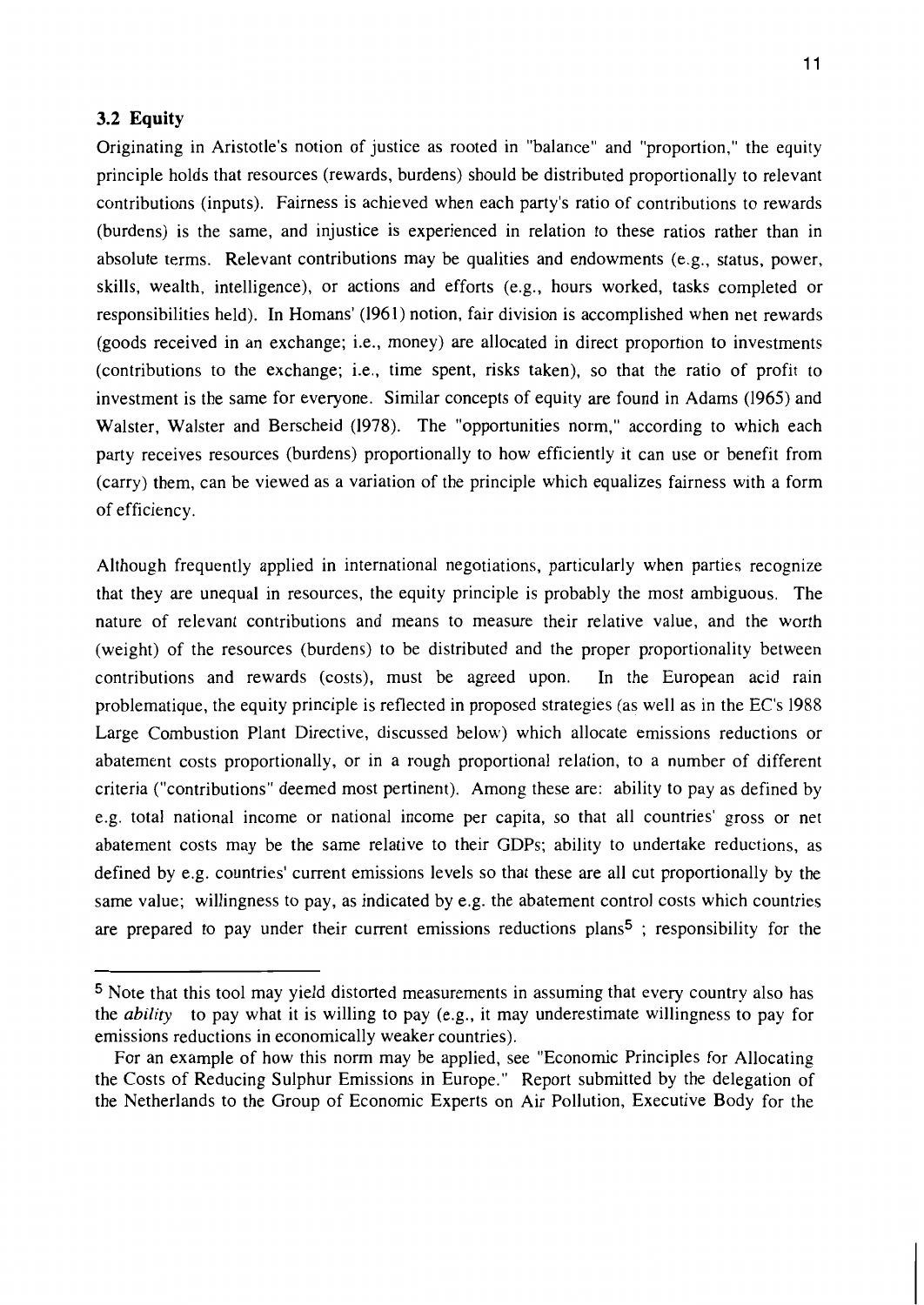problem in terms of emission levels (current and/or past)<sup>6</sup>; and the degree of sensitivity of each country's ecosystem(s) to acid deposition.

The lengthy, difficult negotiations leading to the adoption of the 1988 Sofia Protocol on the Control of NO<sub>x</sub> Emissions could be viewed as evolving primarily around conflicting positions on fair and acceptable abatement strategies. These positions caused impasses, prevented agreement on specific reductions, and eventually resulted in an agreement reflecting a combination of norms and, foremost among them, equity. On one hand, a group of five countries -- Austria, the Netherlands, Sweden, Switzerland, and West Germany -- insisted on a uniform 30% reduction in NO<sub>x</sub> emissions by 1994. On the other, the United States demanded credit or some exemption corresponding to its emissions reductions prior to the suggested referent year of 1985 (Fraenkel, 1989). The final document, signed by 25 industrialized states (including some East European countries, the United States and Canada), was a mixture of compromises and norms. A flexible application of the equality principle was reflected in the Protocol's call for a freeze in countries'  $NOx$  emissions by the end of 1994, using as the baseline year 1987 or any previous year, thus leaving room for crediting pre-1987 emissions reductions. In case a country selected a year prior to 1987, its average annual  $NOx$  emissions in the period 1987-1996 must not exceed its 1987 emissions levels.<sup>7</sup> Twelve parties to the Protocol committed themselves, in addition, to unilateral  $30\%$  reductions in their NO<sub>x</sub> emissions.

Convention on Long-range Transboundary Air Pollution, UN Economic Commission for Europe, for the 5th Session, Geneva, 26-28 June 1989. EB.AIR/GE.2/R.26, 19 May 1989.

<sup>6</sup> This is one understanding of the "polluter pays" principle, according to which each country's share of the costs of emissions reductions in Europe as a whole (to reach specified target loads at the lowest possible costs) should be proportional to its own level of emissions in a selected reference year (see "Economic Principles for...," cited above). Another version calls for polluters to pay for abatements costs in proportion to their financial ability (e.g., GDP per capita). However, the most common understanding is that the producers of pollution should pay the *total* costs of abatement measures so that, among other things, the costs of pollution and environmental protection are reflected fully in the market prices of "polluting products" and not imposed upon taxpayers, governments, or society as a whole. The polluter pays norm is widely accepted in principle by the OECD members (see OECD, 1972) and other countries, but so is the reality that many states may have to be exempted from it for a transitional period for financial or other reasons.

<sup>7</sup> "Protocol to the 1979 Convention on Long-Range Transboundary Air Pollution Concerning the Control of Emissions of Nitrogen Oxides or Their Transboundary Fluxes (November 1, 1988)." (Reprinted in Register of International Treaties and Other Agreements in the Field of the Environment, 1991.)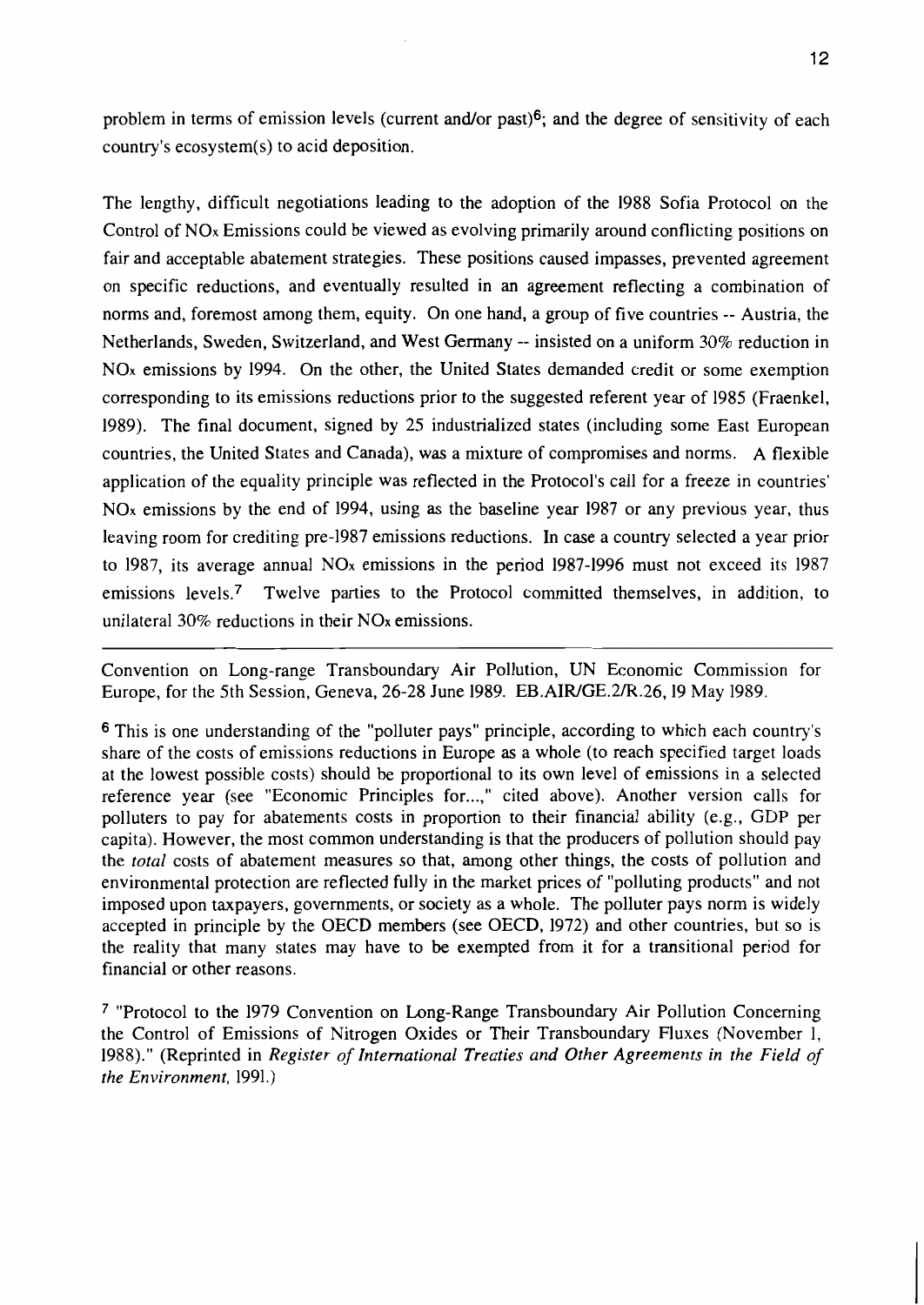The distinguishing feature of the Sofia Protocol, however, is its general endorsement of the principle of equity as the basis for further negotiations and agreements on  $NO<sub>x</sub>$  emissions reductions -- accounting for countries' varied conditions and circumstances in economic, ecological, technological, environmental and other terms. A specific equity criterion endorsed as a basis for determining emissions reductions for each country is "critical loads;" i.e., deposition levels for sulfur and nitrogen above which "significant harmful effects" on specified sensitive elements of the environment do not occur "according to present knowledge." <sup>8</sup> Thus differentiated percentage reductions would be called for, in relation to the sensitivity of the ecosystem(s) of each country (see, for example, Amann, 1989). The approach could be viewed as an application specifically of the "opportunities" norm, in seeking to allocate reductions in a way which maximizes its environmental value or impact.

In subsequent discussions within the ECE, two specific equity criteria in addition to "critical" loads" were recognized as the proper basis for negotiating new protocols on  $SO_2$  and  $NO<sub>x</sub>$ reductions: the relative costs of reducing emissions in different countries; and the relative contribution of a given country's emissions to acid desposition in other countries, or "sourcereceptor relationships" (Shaw, 1993).<sup>9</sup> A number of scenarios for emission reductions based on these critera have been presented, notably in the context of the UNECE Working Group on Abatement Strategies. Used in these are integrated assessment models which link information about energy use, costs and impacts of emission control strategies, long-range atmospheric transport and deposition, and its effects on sensitive elements of the environment (e.g., freshwaters and fish, forests).

In one scenario using the Regional Acidification Information and Simulation (RAINS) model, the objective is to reduce sulfur deposition to the 50 percentile critical sulfur deposition levels at a minimal cost to Europe as a whole. 3% of European ecosystems would then be exposed to deposition above the critical sulfur desposition values when accounting for current national reduction plans, compared to 18% with the latter alone. However, the *distribution* of required

<sup>8</sup> Ibid., article I, paragraph 7. It is presently not possible to reach critical loads everywhere. even if the best available abatement technologies were used (see, for example, Klaassen, Amann, and Schöpp, 1992). In practice, countries have agreed to negotiate "target loads" which also account for technological capacities, economic control costs, and social factors (Wüster, 1992). These targets will presumably approach critical loads over time.

<sup>&</sup>lt;sup>9</sup> See also "The Critical Load Concept and the Role of Best Available Technology and Other Approaches." Report of the Working Group on Abatement Strategies, September 1991. Economic Commission for Europe EB.AIR/WG.5/R.24/Rev.l.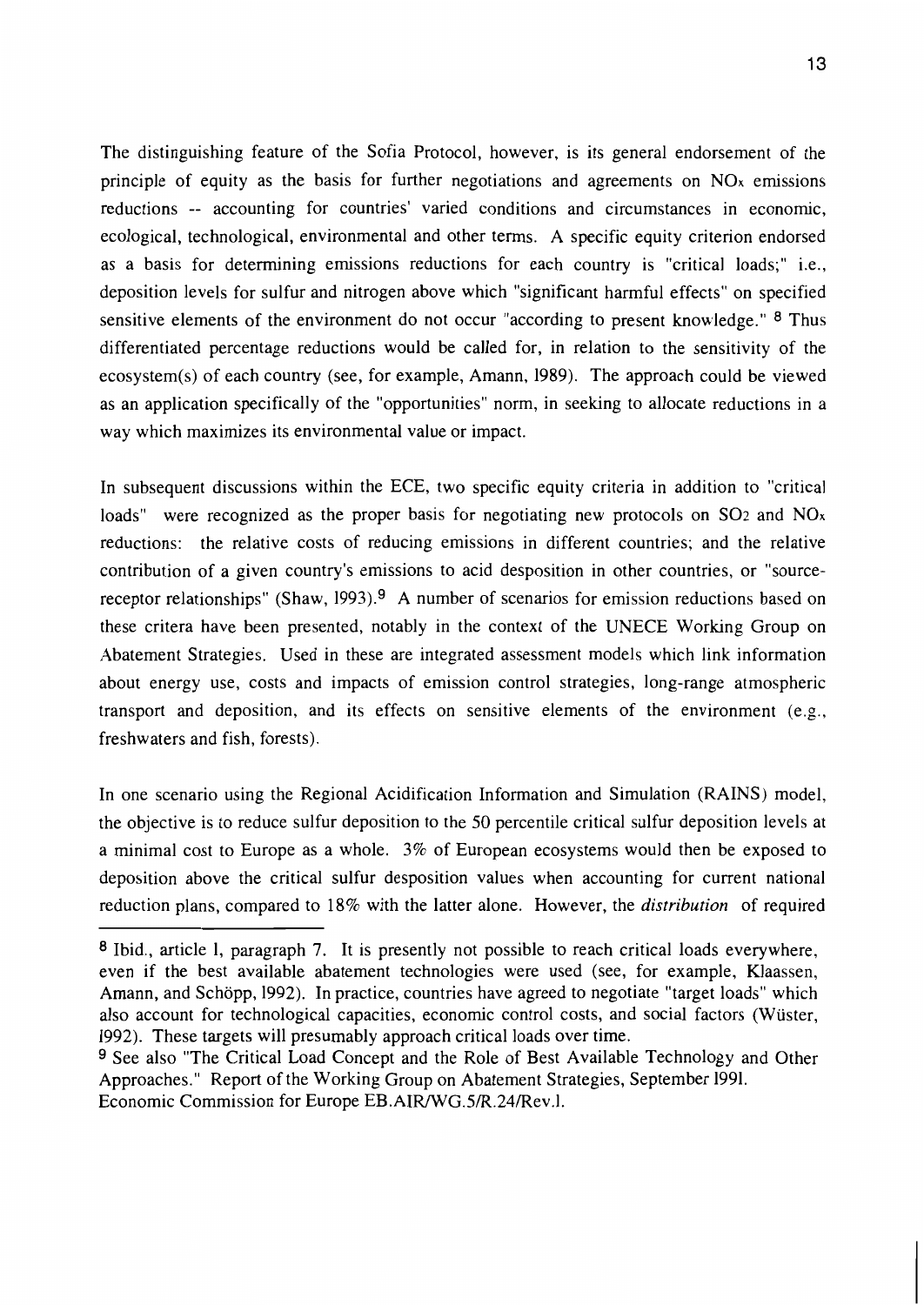$14$ 

emissions reductions (ranging from over 90% compared to 1980 levels in some countries, to possible emission increases in others) and control costs (ranging from 1.74% of GDP in Poland, whose costs would increase about 560% compared to its foreseen national reduction costs, to no or a negligible cost in several other countries) is dramatically uneven between countries (Klaassen, Amann, and Schöpp, 1992). Some of the greatest beneficiaries of the controls would incur virtually no additional costs, while the heavy burdens carried by other countries would not always be offset by comparable (or any) environmental improvements for them on a national scale.

The adoption of the Sofia Protocol marked the beginning of turn toward equity criteria as an important and widely accepted basis for distributing SO<sub>2</sub> and NO<sub>x</sub> emissions reductions and control costs. It is a response to the shortcomings of and criticisms directed against the equality approach, as reflected notably in the Helsinki Protocol -- particularly in failing to account for countries' varied conditions and thus to be environmentally effective or cost-effective. As put simply by one analyst, "...control actions that are not driven by the damage existing in the environment cannot ensure that the environment is protected" (Fauteux, 1991) -- a serious drawback of equal percentage reductions and similar approaches which the critical loads standard, as an *objective and fair criterion in terms of environmental quality*, addresses directly. This approach would naturally tend to impose greater percentage reductions on heavily polluting states, save states with excessive pollution control costs from undertaking extensive reductions, and reward control and reduction measures undertaken previously. In addition, agreements based on critical loads, as a permanently valid standard, would not "expire" or require negotiations on new targets as frequently as those involving equal percentage reductions or ceilings.

However, while environmentally effective and economically efficient for Europe as a whole, equity approaches -- such as "critical loads," relative emission control costs, and source-receptor relationships -- fail to distribute these benefits and the costs among countries fairly in relation to commonly important criteria of evaluation. These include their GDPs, and their best alternative to multilateral emission controls (e.g., the environmental benefits already expected from national reduction plans, which may be less costly). In other words, these equity norms pose the same type of fairness problems as equality schemes with respect to the final distribution of benefits and burdens. While warmly supported by countries which are predominantly victims of air pollution (e.g., Sweden, Norway, and Finland), it would be difficult to win acceptance for these norms by a number of key (including heavy polluting) states, including the U.K. and the U.S. The need to assess and agree on the critical loads for different countries, and on effective and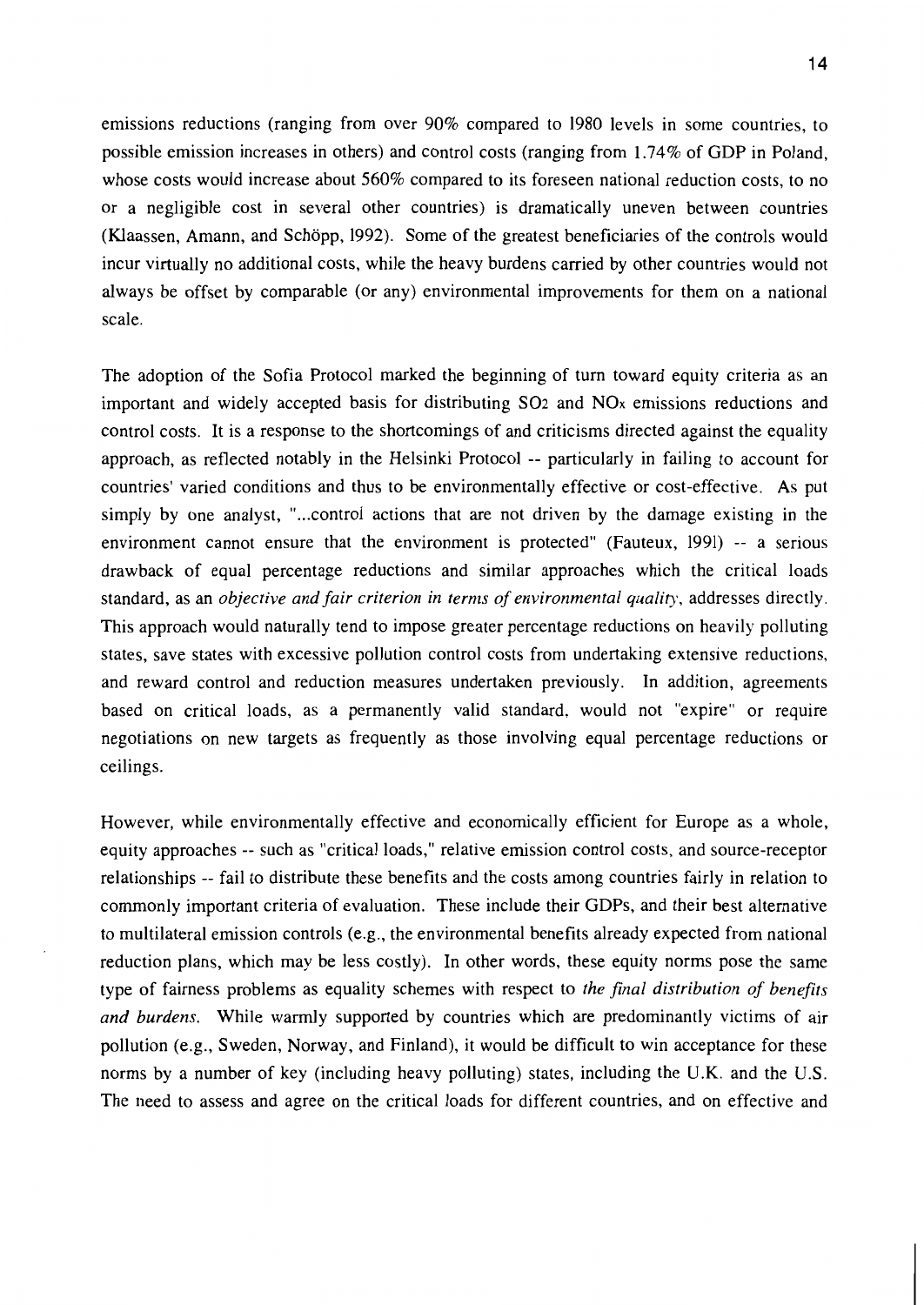acceptable strategies to achieve them, also promises to be a politically difficult and timeconsuming process which may delay control measures considerably (Gründling, 1991).

#### 3.3 Need (Compensatory Justice)

A third major principle of outcome fairness is need, also termed compensatory or redistributive justice. This principle stipulates that resources should be allocated proportionally based on the strength of need, so that the least endowed party gets the greatest share. Thus the norm sees no fairness in proportionality between contributions and gains, which rewards the already wellendowed, but in the redistribution of resources in favor of an order based on equality. According to Rawls (1971), resources important to achieve welfare such as liberty, education, and financial assets should be distributed to maximize the well-being of the weakest or poorest. The norm poses a number of challenges, such as: identifying, measuring and comparing relevant wants; revealing any tactical misrepresentation of true needs; and motivating more wellendowed parties to share their wealth. Among its strengths is the fact that the needs principle is relatively unambiguous. The range of potentially relevant needs is usually more limited than the attributes which could be considered pertinent contributions or important in applying the equality principle. The needs standard formed the basis of the United Nations negotiations on a New Economic Order and the European Economic Community's talks on the Common Agricultural Policy.

The needs principle underlies various "cost-sharing" schemes proposed recently for reducing SO<sub>2</sub> and NO<sub>x</sub> emissions in Europe. Their point of departure is the reality of the need for and gains to be made from regional cooperation in speeding up the implementation of emissions reductions based on critical loads: National emission reduction plans cannot separately attain targets which are sufficient environmentally from the viewpoint of Europe and several individual countries; and national abatement strategies, if coordinated multilaterally, can be implemented at costs which are lower for Europe as a whole as well as for several individual states (thus encouraging these states to undertake further emissions reductions). The core problem addressed is the unfair distribution of gains and costs between countries which results from regional cooperation. While compensating states which will bear most of the abatement costs, these schemes address at least indirectly larger inequities or inequalities between countries, West and East European in particular --notably in economic development and resources, air pollution standards and control technologies, and environmental policies.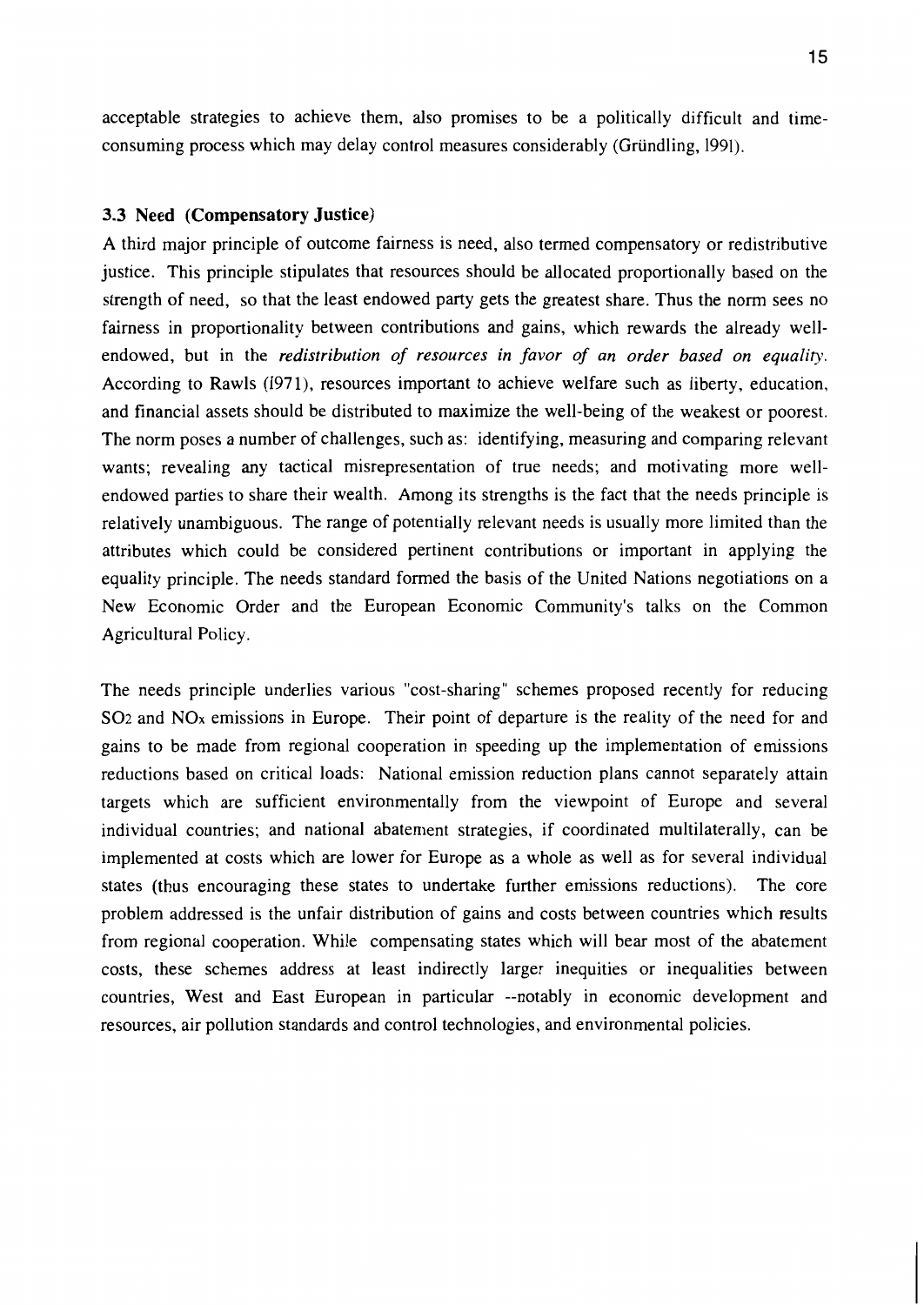All cost-sharing plans are thus designed to serve as mechanisms redistributing financial (and sometimes technological) resources, so that the resulting outcomes are "fairer" in their distribution of burdens and benefits among countries than would otherwise have been the case if the same emission reductions were undertaken. The scope of the redistribution varies from seeking to simply compensate for the net losses suffered by some countries, to increasing or even maximizing the net gains of the most needy states in the spirit of Rawls (thus contributing to the establishment of equality among states in the long run). The rules for countries' contributions to and/or receipts from the pool of financial resources, however, are usually based on equity criteria.

One scheme suggests that GDP, GDP per capita, and national abatement costs determine countries' contributions to and receipts (compensation for emissions reductions) from an 'Acidification Fund' (Sliggers and Klaassen, 1992). Wealthy countries -- e.g., France, Germany, and the UK --would, through the Fund, pay part of the costs of further emission reductions for poorer, polluting countries -- e.g., Poland, Ukraine, and Romania -- and have these countries cover a remainder of the costs themselves in proportion to their financial capacity (GDP per capita). However, while presumably enabling and motivating poorer, polluting countries to participate in the scheme, it does not address the issue of how to motivate its major financial contributors to do so -- something which would depend extensively on their perceived gains, in a narrower national context, from emissions reductions being undertaken abroad. In another proposal for a European cost-sharing fund, by contrast, the distributive criterion is indeed relative gains from cooperation in it (Bergman, Cesar, and Klaassen, 1992). All member states' perceived losses or gains from further emission reductions are estimated, based on their costs functions for additional reductions and deposition targets. They receive money from the Fund or contribute to it accordingly, as they are required to undertake certain emission cuts. Every member benefits from participation, but its total gains depend on the (stated) cost functions and depositions targets of other members.

Assuming a willingness on the part of key financial contributors and polluters to participate. cost-sharing schemes could permit larger emission reductions --in one estimate, an additional 24% reduction of the 1980 emission levels compared to national reduction plans<sup>10</sup> -- which are at

<sup>&</sup>lt;sup>10</sup> "Economic Principles for Allocating the Costs of Reducing Sulphur Emissions in Europe,"

p. 6. Report submitted by the delegation of the Netherlands to the Group of Economic Experts on Air Pollution, Executive Body for the Convention on Long-range Transboundary Air Pollution, UN Economic Commission for Europe, for the 5th Session, Geneva, 26-28 June 1989. EB.AIR/GE.2/R.26, 19 May 1989.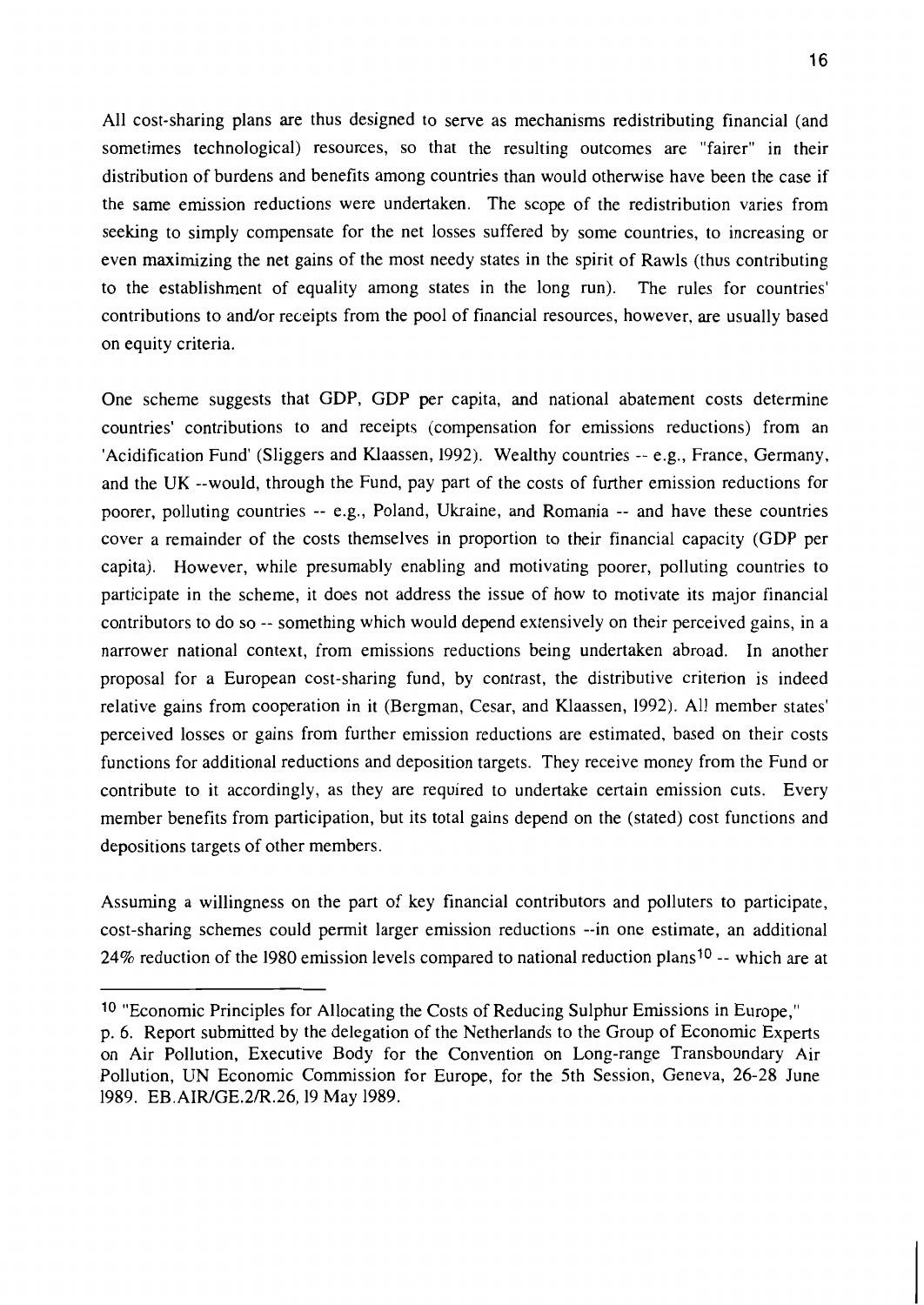once economically and environmentally effective, and fairer than other approaches in the final distribution of gains and burdens among countries. Without them, the extensive emission reductions needed particularly in Eastern Europe may prove futile in the context of new protocols on SO<sub>2</sub> and NO<sub>x</sub>. Cost-sharing schemes do undermine the idea of countries paying for their own pollution, in accordance with the widely accepted Polluter Pays principle. Some countries may refrain from undertaking control measures they had otherwise planned or indeed could afford, unless rewards ("compensation") are forthcoming; or they may tactically underestimate abatement costs or exaggerate deposition goals. In any one of these cases outcome fairness is, of course, undermined. Nevertheless, there are numerous cases in which countries have found it more cost-effective to provide financial and technical resources and incentives for emission reductions being undertaken in neighboring states rather than at home, and additional such agreements are being discussed (Fauteux, 1991; Bergman, Cesar and Klaassen, 1992). These may eventually provide a springboard for more ambituous regional abatement strategies based, in part, on need and compensation.

#### 4. Negotiating Fairness: Some Potential Strategies

#### 4.1 Outcome Fairness as a Combination of and Balance between Different Principles

Outcome fairness in many real-world situations cannot rely on a single norm. It must involve a combination of and balance between a number of principles, often competing and yet apparently equally applicable, which account for a wider range of factors and circumstances than any single norm can possibly do. Many cases suggest that the more complicated the situation-e.g., in terms of involving highly valued resources, ethical questions, non-distributive burdens, or otherwise complex issues; and/or (numerous) parties with widely different resources or needs which are difficult to compare -- the greater the number of applicable principles which must be included and weighed carefully against each other. Some formulas for allocating public goods and burdens --e.g., organs for transplantation, military duty, and unwanted facilities such as prisons and waste dumps -- are illustrative in this respect. For example, the U.S. national formula for distributing kidneys among transplant patients involves a mixture of and balance between the principles of efficiency (likelihood of the transplant succeeding), need (urgency of a transplant) and compensation for disadvantages (medical ability to accept only a small number of kidneys), and seniority (amount of time waited to get a transplant) (Young, forthcoming).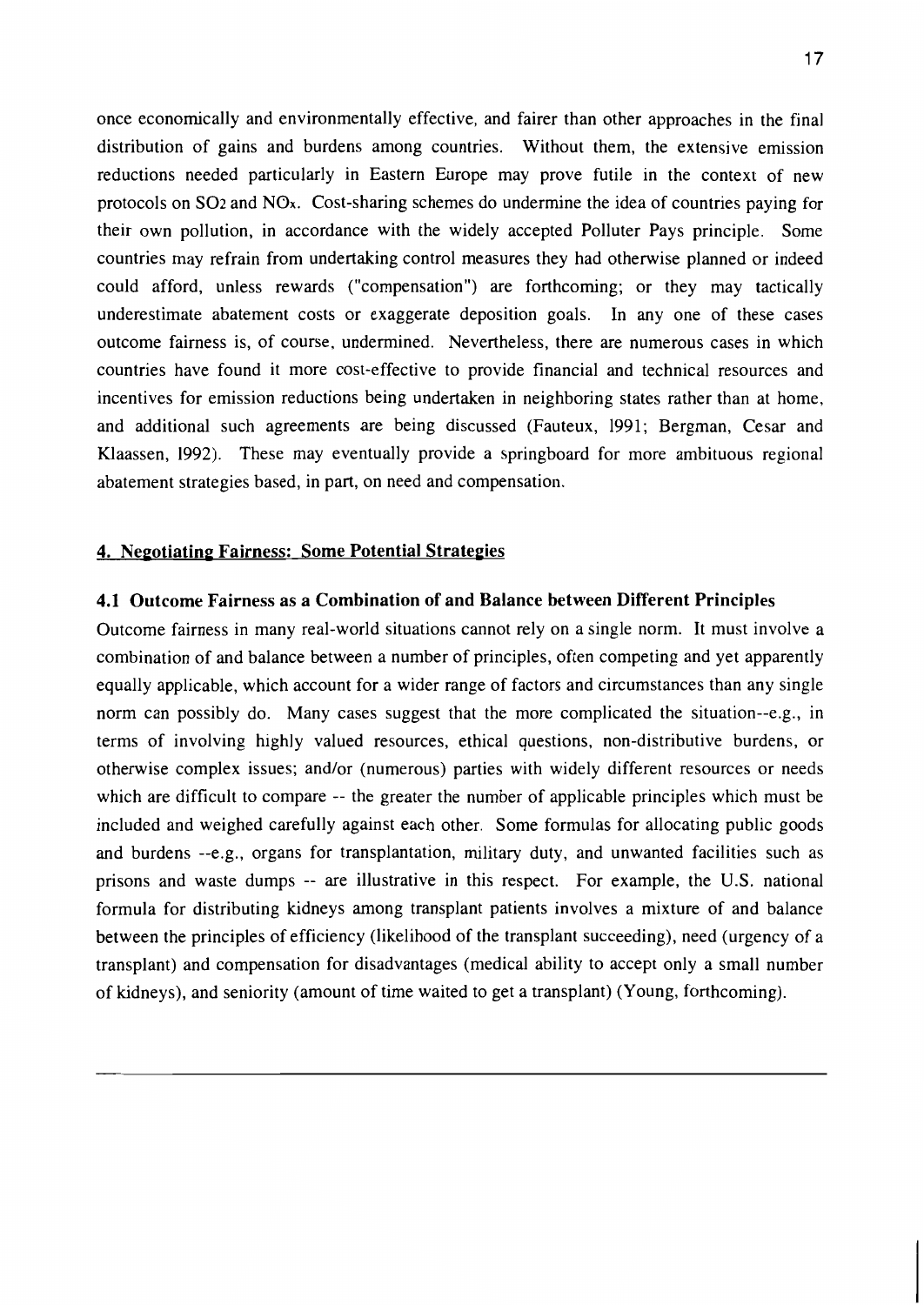In these cases, of which transboundary environmental issues such as acid rain is a prime example, parties and their constituencies often seem not to accept ready-made or simple concepts of fairness, or they regard their divergent fairness principles as "indivisible" in that a compromise cannot be struck between them. Thus parties are by necessity led into a search for a unique integration of a number of norms, which accounts for their respective situations. The resulting agreement, if successfully concluded, involves a complex formula which, in the beginning and throughout the negotiations, is all but obvious or prominent--but at the very core of the negotiations themselves.

In the search for agreement on new protocols on  $SO<sub>2</sub>$  and  $NO<sub>x</sub>$  in Europe, the need for imaginative formulas which combine a number of fairness principles rather than rely on a single norm is obvious. The previous discussion pointed to how applications of predominantly one single principle have lead to outcomes viewed as fair in limited respects only, and how more recent European discussions and proposals demonstrate a concern about including and balancing several norms. Clearly, future successful formulas for serious emission reductions are not likely to be based on simple understandings of fairness, such as "absolute equality", as also noted by a number of analysts (e.g., Haigh, 1989). More sophisticated approaches are warranted -- both as a means to bridge parties' divergent positions and fairness notions in negotiations and make agreement possible, and to deal more effectively with the complex problems at hand. One illustrative example, further discussed below, is the 1988 EC Large Combustion Plant Directive.

#### 4.2 Overcoming Divergent Notions of Fairness: The Use of Problem-Solving Tools

The research literature to date, much of it experimental, has described the role of fairness -specificially, notions of outcome fairness -- in negotiations as a facilitating and instrumental one: It helps parties to coordinate expectations and concessions, avoid constant confrontations and stalemates, and forge agreement in ambiguous situations of multiple alternatives (Lax and Sebenius, 1986; Schelling, 1960; Bartos, 1974). In other words, fairness is not negotiated -fairness guides the negotiations. As already noted, however, in many real-world international cases parties typically hold on to divergent principles of fairness and/or interpretations of them which inevitably make them part, and often a central part, of the negotiations themselves.

In such situations, there are five ways in which an agreement can still be reached (Albin, 1993):

- o Parties may resort to a "fair procedure" for arriving at an agreement;
- o they may split the difference between their competing fairness principles;
- o the outcome may be based on the fairness notion of only one of them (e.g., in situations of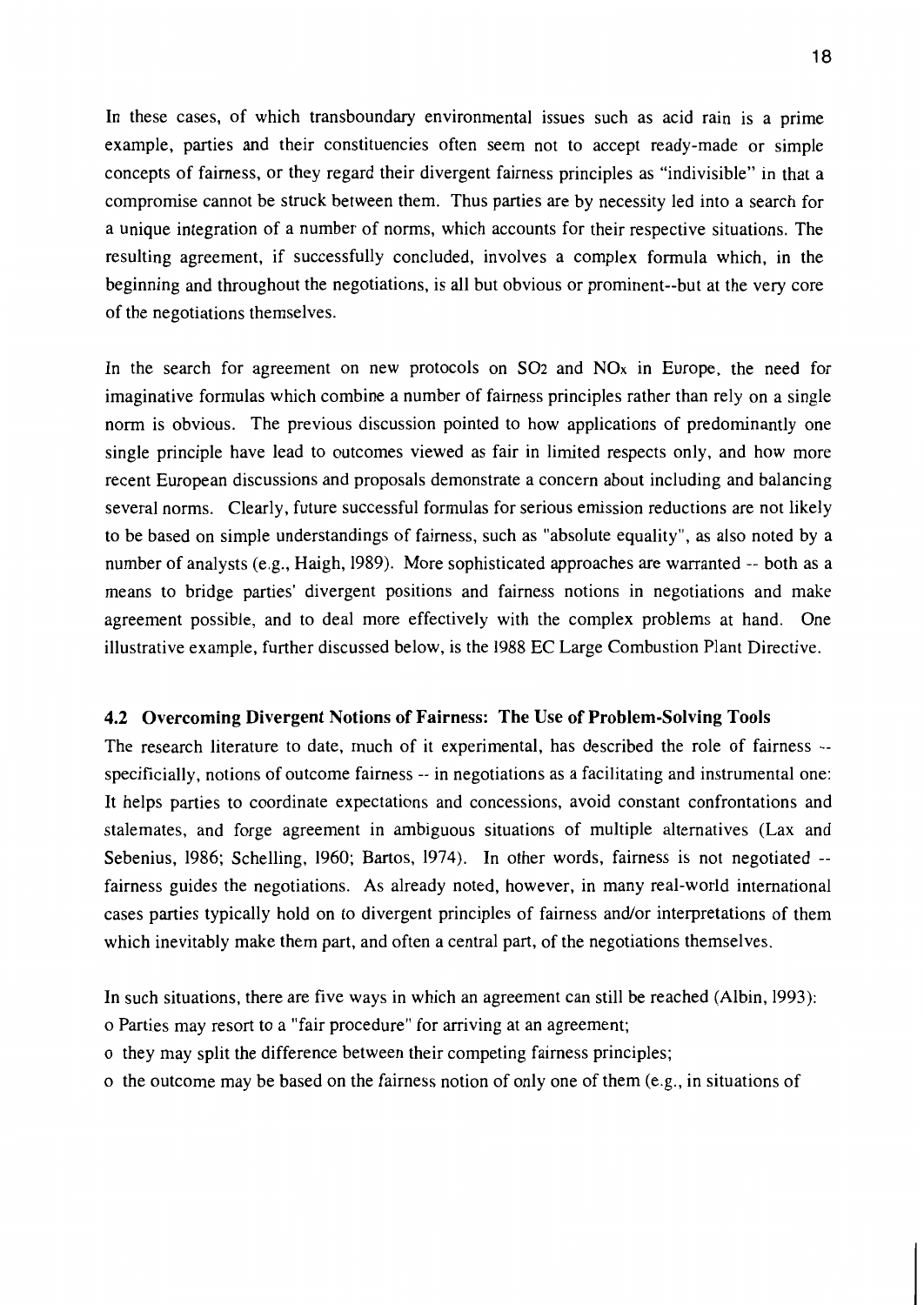power asymmetry);

- o parties may conclude an agreement for reasons other than fairness (e.g., redefine the problem as not involving [important] fairness issues);
- o they could move to a problem-solving ("integrative") mode of negotiation, in which new options may be created or discovered which combine concerns about fairness on both sides.

Specifically in negotiations over acid rain in Europe, and many other pressing environmental problems, the importance which parties attach to their respective fairness notions make it unlikely that any of the first four avenues will produce satisfactory -- if any -- agreements in the future. Successful negotiation will depend extensively on parties' willingness and ability to find new solutions which creatively integrate rather than compromise a number of divergent principles.

A number of analytical tools, alone or in combination, may aid and support parties in this process, particular prior to formal talks and when impasses have been reached. The literature has discussed some of these, which are relatively simple in concept, and pointed to their potential in inducing greater creativity, flexibility and more mutually gainful solutions, and helping to offset complexity and asymmetries in negotiations (Sjöstedt and Spector, 1993; Spector, 1993; Wagner, 1991). Unlike many resource-demanding "systems analysis techniques." they are already accepted and used to some extent, although implicitly and on an ad hoc basis, in international negotiations (e.g., Hare and Naveh, 1985; 1986) and do not depend on outside experts or intervenors for their use. This section begins to explore the potential usefulness of certain problem-solving tools in tackling divergent notions of outcome fairness held by parties, and their applicability to the case of European acid rain negotiations. The premise is that making the use of already familiar techniques more conscious and more systematic, and introducing new ones of a similar nature, could facilitate and enhance the negotiation process and its outcome considerably.

The following tools will be discussed: Cost-cutting, fractionation of the problem, the use of analogies, and linkage of issues.

#### 4.2.1 Cost Cutting: The 1988 EC Large Combustion Plant Directive

Cost cutting (Pruitt, 1981) can be a decisive strategy in attempts to reconcile conflicting notions of outcome fairness in negotiations. The specific burden (e.g., economic costs, image loss, risks) involved for a party in making concessions or accepting a proposal permitting such a reconciliation is then reduced or eliminated, thus enhancing the party's perception of its fairness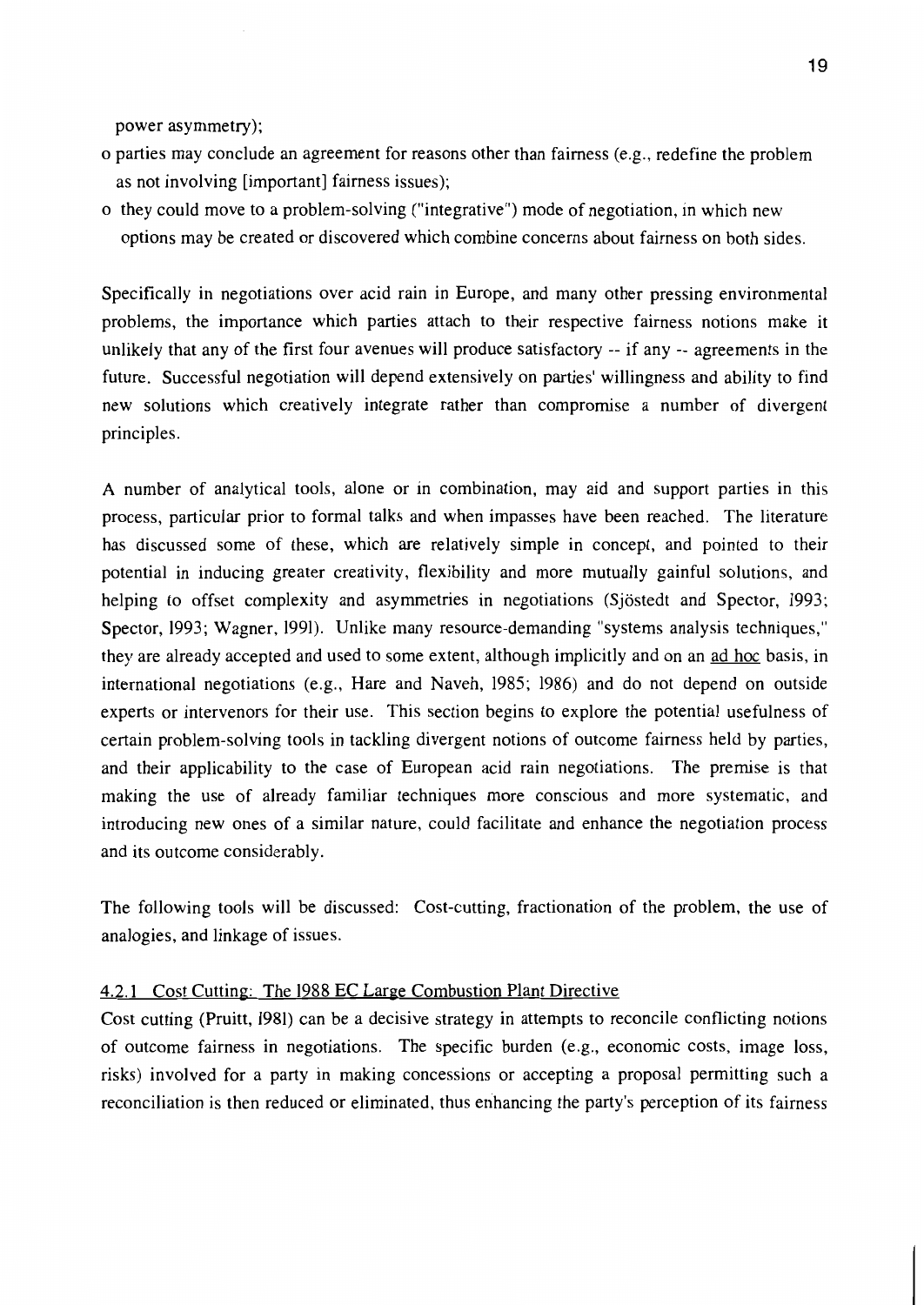and beneficialness without supposedly increasing significantly the costs of the other side(s). Whenever possible cutting costs may be preferable to attempting to provide compensation (related or unrelated) for costs incurred: The former is often considered "fairer," and complex negotiations over the nature and size of the proper compensation may be avoided. Parties often attempt to cut each other's costs as a means to elicit concessions, but outside actors may also intervene or parties may find ways to reduce their own costs.

An illustrative example is the negotiations resulting in the European Community's Large Combustion Plant (LCP) Directive of 1988. Much of the eventual success of these difficult talks, dominated by the opposing British and German positions, can be attributed to the adoption of a sophisticated approach which accounted for states' varied situations and cut the costs involved for key countries in agreeing to various stipulations. The initial drafts of the Directive were modeled on German legislation, and called for emission limits based on best-available technology only (Haig, 1989). Among other reasons, these won the support of environmentally activist countries for removing the unfair conditions of competition (and unfair allocation of emission reduction costs) created by their higher and costly environmental protection levels (Boehmer-Christiansen and Skea, 1991). The formal 1983 EC Commission proposal over which negotiations began, however, ended up calling for equal percentage reductions from all member states: a 60% reduction of SO<sub>2</sub> emissions, and a 40% reduction of emissions from NO<sub>x</sub> and particulate matter, from large combustion plants by 1995 based on 1980 emissions. The United Kingdom, supported by less industrialized states such as Spain and Ireland, found these suggestions one-sided and unfair in failing to account for, among other things, the excessive costs of compliance involved for countries with high emissions and great dependency on the coal industry, and emission reductions undertaken in the 1970's and from smaller plants.

The ensuring stalemate was partly overcome by the Dutch introduction of the idea of widely different percentage reductions being undertaken by different countries, based on an elaborate set of critera and considerations further discussed below. Among the provisions of the Directive as finally adopted were: All new power plants must be fitted with the best available technology for reducing emissions, thus emitting as little acid as technically feasible; reductions of  $NO<sub>x</sub>$ emissions are to amount to 20% by 1993 and 40% by 1998, with adaptions to the conditions of individual states; and the UK specifically is to reduce its SO2 emissions in two stages, to reach the 60% target by 2003. At least as importantly, a number of "exceptions" cut the costs of agreement particularly for less industrialized member countries and the UK. For example, the emission limits may be surpassed, or rediscussed and modified, under given conditions and/or for a transitional period due to excessive costs of control technologies, technological problems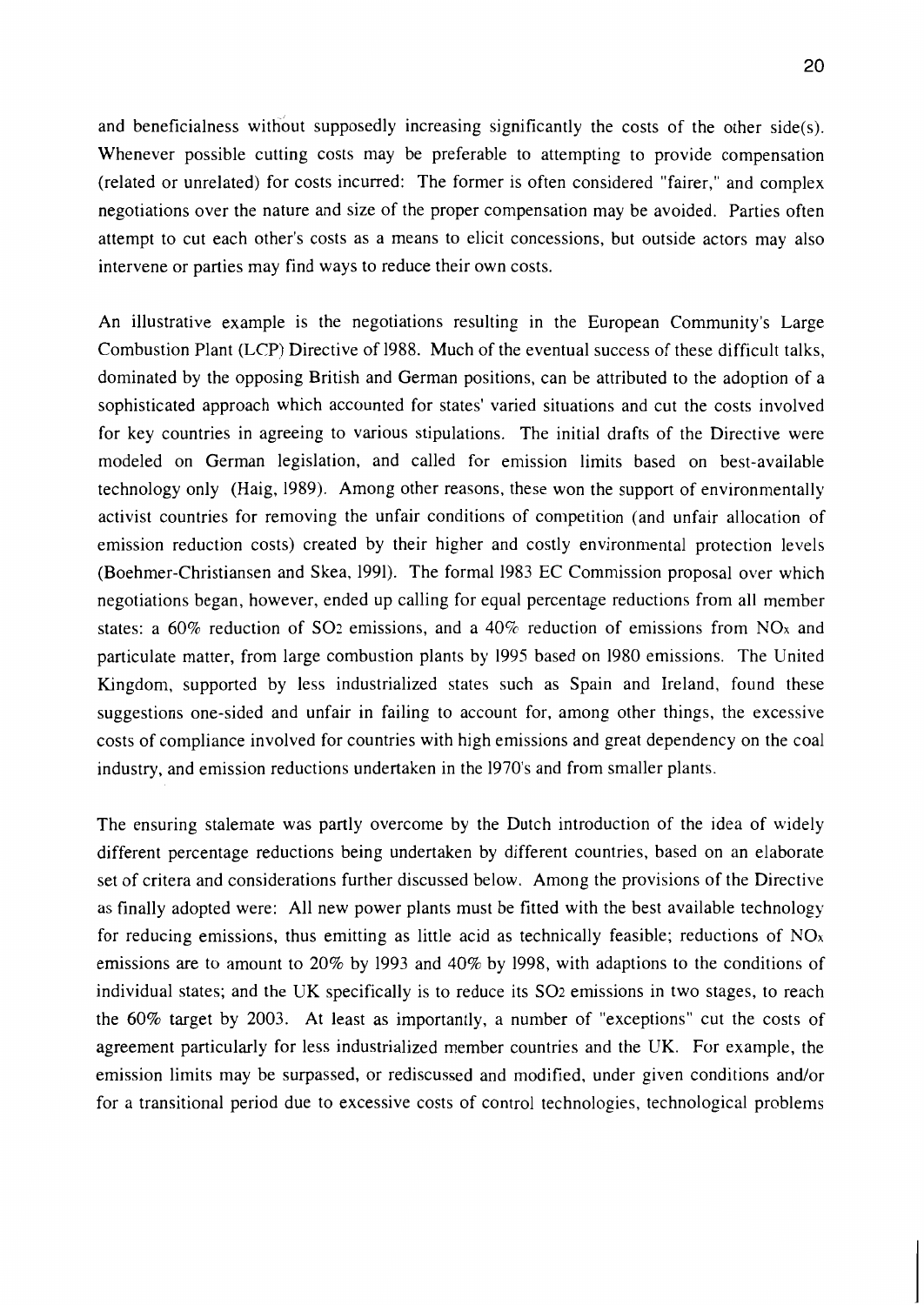with plants, difficulties with the use of indigenous and essential sources of fuel, and unforeseen and substantial changes in energy demand or the supply of certain fuels. Spain specifically is permitted to construct additional coal-fired electricity generating capacity with lesser controls until the year  $2000$ .<sup>11</sup>

In the history of European efforts to reduce acid rain through negotiation, the LCP Directive is significant particularly in two respects: its emphasis on the need for "comparable" (as opposed to e.g. equal) effort in view of countries' varied situations; and its demonstration of the possibility of reaching integrative agreements, even in a situation of deeply opposed interests, through techniques such as cost cutting over lowest-common-denominator compromises.

#### 4.2.2 Fractionation of the Problem: The 1986 Dutch LCP Directive Proposal

Another technique is to attempt to make a problem more manageable and resolvable by breaking it down into its constituent parts -- a well-known approach discussed in the conflict resolution literature under different labels, including "fractionation" (Fisher, 1964) and "morphological analysis" (Spector, 1993). Often even large, complex and intractable problems are analysed too much as one monolithic whole. By analysing the components separately, and perhaps some of them in new combinations, additional or more promising possibilities for a solution may surface which would not otherwise have come to mind. In the context of this paper's subject matter, fractionation would foremost entail:

o dividing the problem into elements reflecting the different key fairness issues involved, and o formulating a criterion for dealing with each of these elements, which accounts for parties' divergent situations and notions of fairness.

Again, the outcome would then usually reflect a combination of norms. It is exactly the opposite to the approach of attempting to reach agreement on a single fairness principle for the problem as a whole (e.g., in the case of acid rain in Europe, equality understood as equal percentage reductions in SO<sub>2</sub> and NO<sub>x</sub> emissions).

In the EC negotiations over the LCP directive, the Netherlands in early 1986 (then holding the Presidency of the Council of Environment Ministers) submitted an alternative proposal to the EC Commission's original 1983 plan which illustrates to some extent the implicit use of this technique. Instead of the original suggestion for a uniform 60% reduction of SO2 emissions in

<sup>&</sup>lt;sup>11</sup> "Council directive on the limitation of certain pollutants into the air from large combustion plants." Commission of the European Communities (December 7, 1988), 88/609/EEC. Brussels: Official Journal of the European Communities, L336.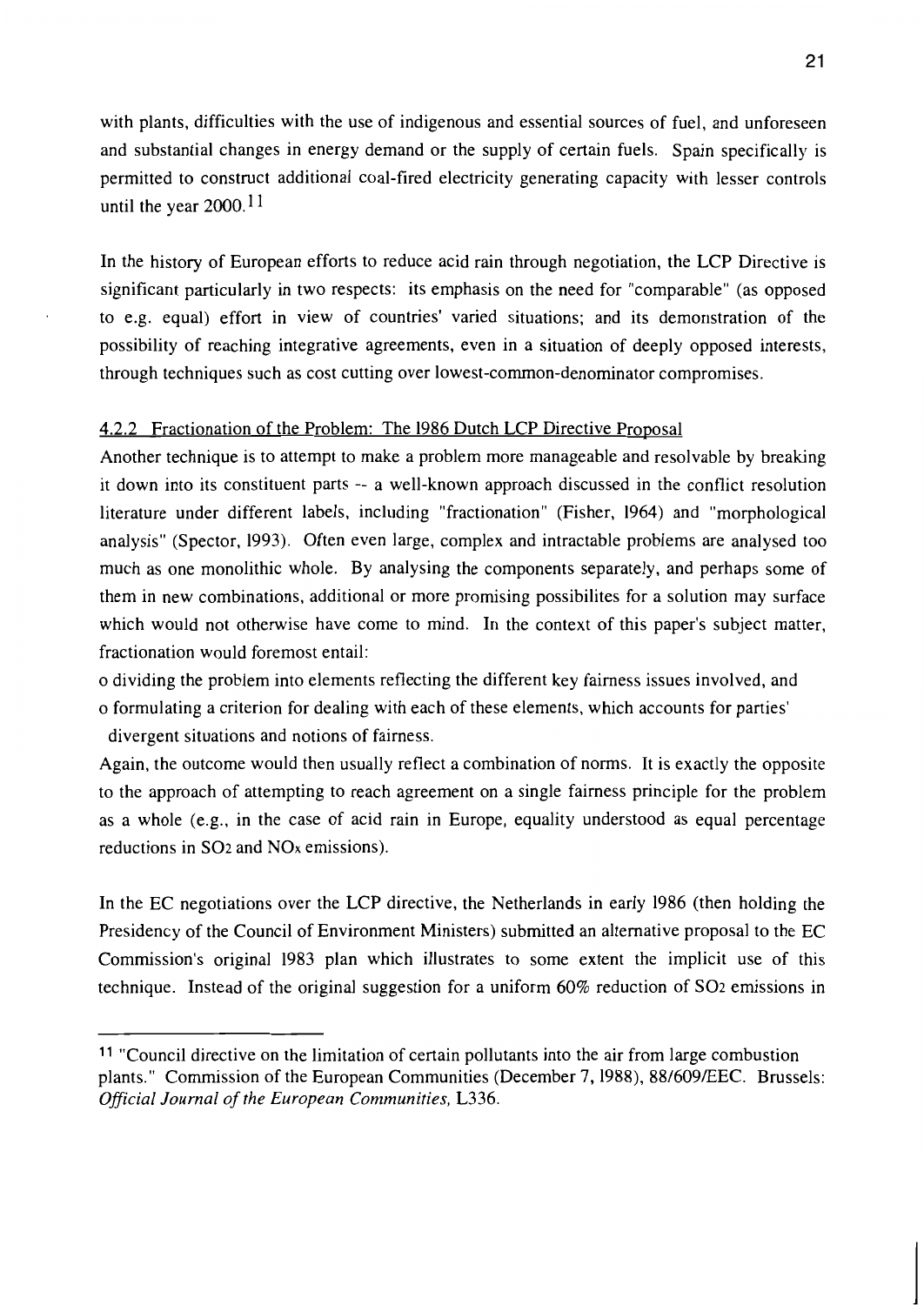all member states by 1995, SO<sub>2</sub> emissions would be reduced first by 45% by 1995 and then by  $60\%$  no later than 2005 in the EC as a whole. The specific emission reductions required to achieve the initial 45% target varied widely among states, and were calcuated based on criteria for a number of sub-issues. Among these were level of economic development and economic strength (e.g., impact of emission limits on industrialization, ability to pay for abatement technologies as measured by GDP per capita); contribution to and current levels of emissions; per capita energy use and thermal power plant use; and countries' current emission reduction policies (Boehmer-Christiansen and Skea, 1991). Although the Dutch proposal failed, the way in which it provided concessions to every party by fractionating the problem and balancing a number of concerns, notably about fairness, was very much reflected in the LCP Directive as finally adopted.

#### 4.2.3 The Use of Analogies: Proposed Cost Sharing in a Global Warming Agreement

Recent research based on experiments, and examples from the international arena such as the preparatory talks on Mediterranean pollution, suggest that analogies may play a useful role in negotiations (Siöstedt and Spector, 1993). Examining other cases which are comparable in some significant respect could help parties to reframe the problem and think more creatively about new alternatives for a solution, induce flexibility and break deadlocks, and enhance the prospects of a mutually beneficial agreement being negotiated successfully (Spector, 1992). Although a third party in a facilitating role may be needed to use this tool systematically in a problemsolving spirit, negotiators themselves may identify and refer to useful analogies based on their own previous experience and knowledge of relevant case.<sup>12</sup> In the case of European acid rain, past achievements in the same issue area may not provide enough useful ideas for future agreements. However, negotiations and proposals for negotiations over water pollution, the ozone layer, and other transboundary environmental questions can yield insights for how to tackle important aspects of the issue.

For example, the problem of negotiating a global warming agreement is analogous to that of European acid rain in terms of the difficulties of reconciling divergent positions on outcome fairness. These positions concern views on the proper distribution of necessary emission reductions of greenhouse gases (notably carbon dioxide, nitrous oxide, methane, and chlorofluorocarbons) and the resulting costs. A creative and illustrative proposal for a global

<sup>&</sup>lt;sup>12</sup> Work on developing a database called ILLEX, which catalogues past successful integrative negotiations, is presented in McDonald (1988). Its purpose is to encourage creativitity and agreement specifically in international river basin talks through the use of analogies.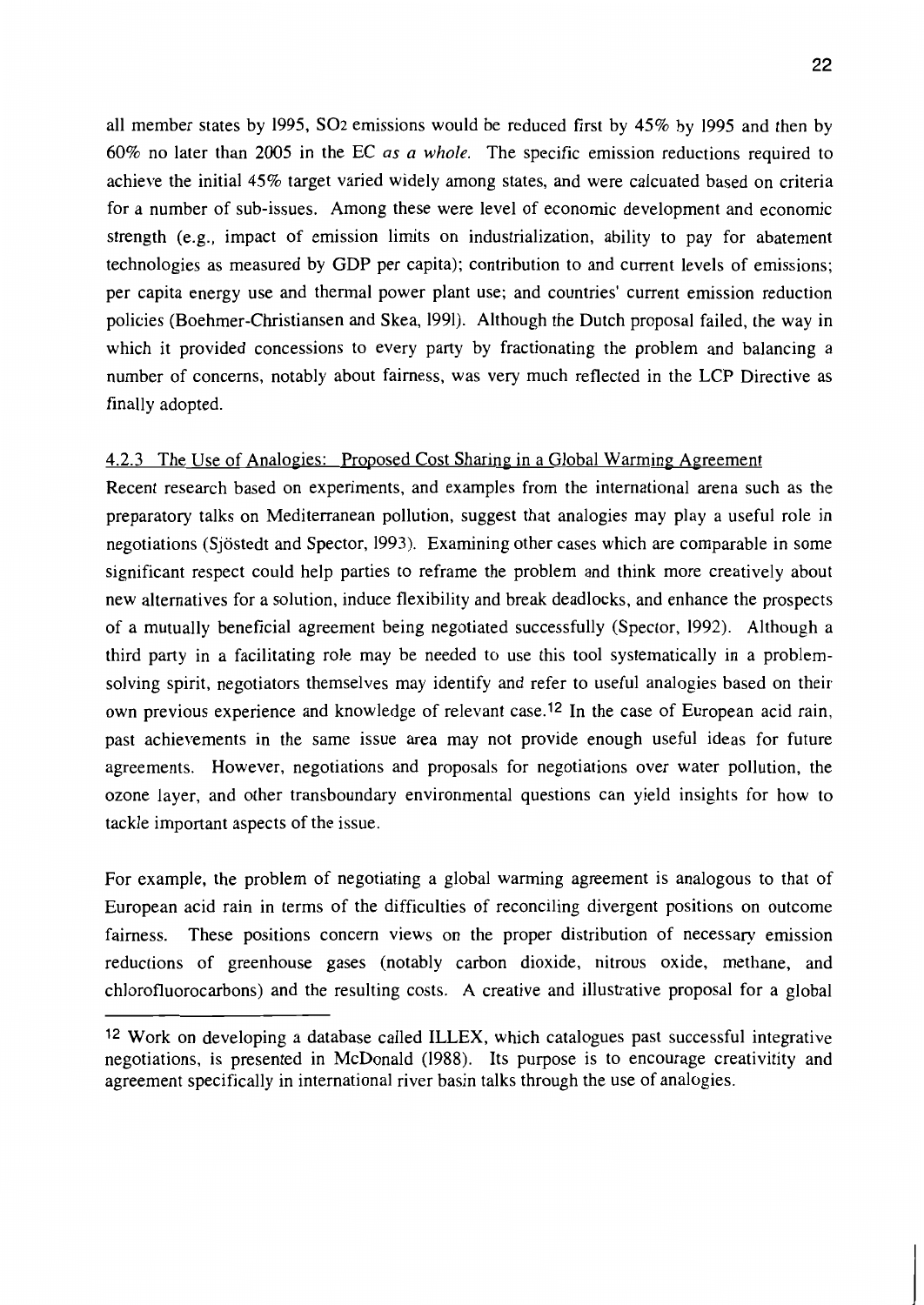warming agreement thus strikes a balance between the status quo and absolute equality during a transitional period: Rather than imposing equal ceilings on greenhouse gas emissions for all countries, irrespective of their current emissions, or accepting the (unequal) emission levels of today, the scheme stipulates emission reductions which impose about an equal degree of hardship from adjustment on the developed and developing countries, with the long-term objective of establishing an egalitarian regime. Further, compensatory justice is reflected in the suggestion for technological and financial aid to developing countries to facilitate their adjustment to the regime (Young and Wolf, 1992. See also Young, 1990/1991). Thus the proposal balances a number of considerations--including differences in responsibility for the global warming problem, in current emission levels, in ability to bear the costs of regulation, and in need.

#### 4.2.4 Linkage of Issues: The Montreal Protocol

Linkage entails concessions being traded on differently valued issues. It facilitates an agreement by allowing a party to exchange concessions on its lower-priority issues, which to another party may be of utmost significance, for concessions on other issues it values more. In such a package deal, no party gives in extensively on any issue it views as critical, and each ends up with those items it needs or values the most. Linkage could be viewed as a form of non-specific compensation, whereby parties are "paid back" for their concessions in a different area ("currency") in which their needs are greater. Issues on the negotiating table may already be valued and prioritized differently, but new issues may also be brought into the discussions by parties or a mediator to permit linkages (Albin, 1993). The strategy stands in contradistinction to negotiating each issue separately on its own merits, or many issues in sequence and independently of each other. Analyses typically focus on its potential for facilitating agreement by exploiting differences on a wide range of matters -- e.g., interests, resources, capabilities, attitudes toward the passage of time and risk-taking, and probability assessments-- and thus increasing mutual gains (Sebenius, 1984; Lax and Sebenius, 1986; Raiffa, 1982).

As importantly, however, linkage may facilitate the creation of negotiated solutions viewed as fair by all parties. This is the case despite the fact that use of the strategy itself raises fairness issues which occasionally may become intractable: By grouping certain issues together on the negotiating agenda, the assumption is that legitimate trade-offs can be made between them, and such linkages may be used to mobilize one side's leverage over the other side and forcefully elicit concessions from it. In other words, in using linkage each party asks itself not only if the trade is beneficial, but also if it is "fair" in what it asks the party to compromise upon and what it offers in return for the sacrifice. For example, in negotiations over the siting of hazardous waste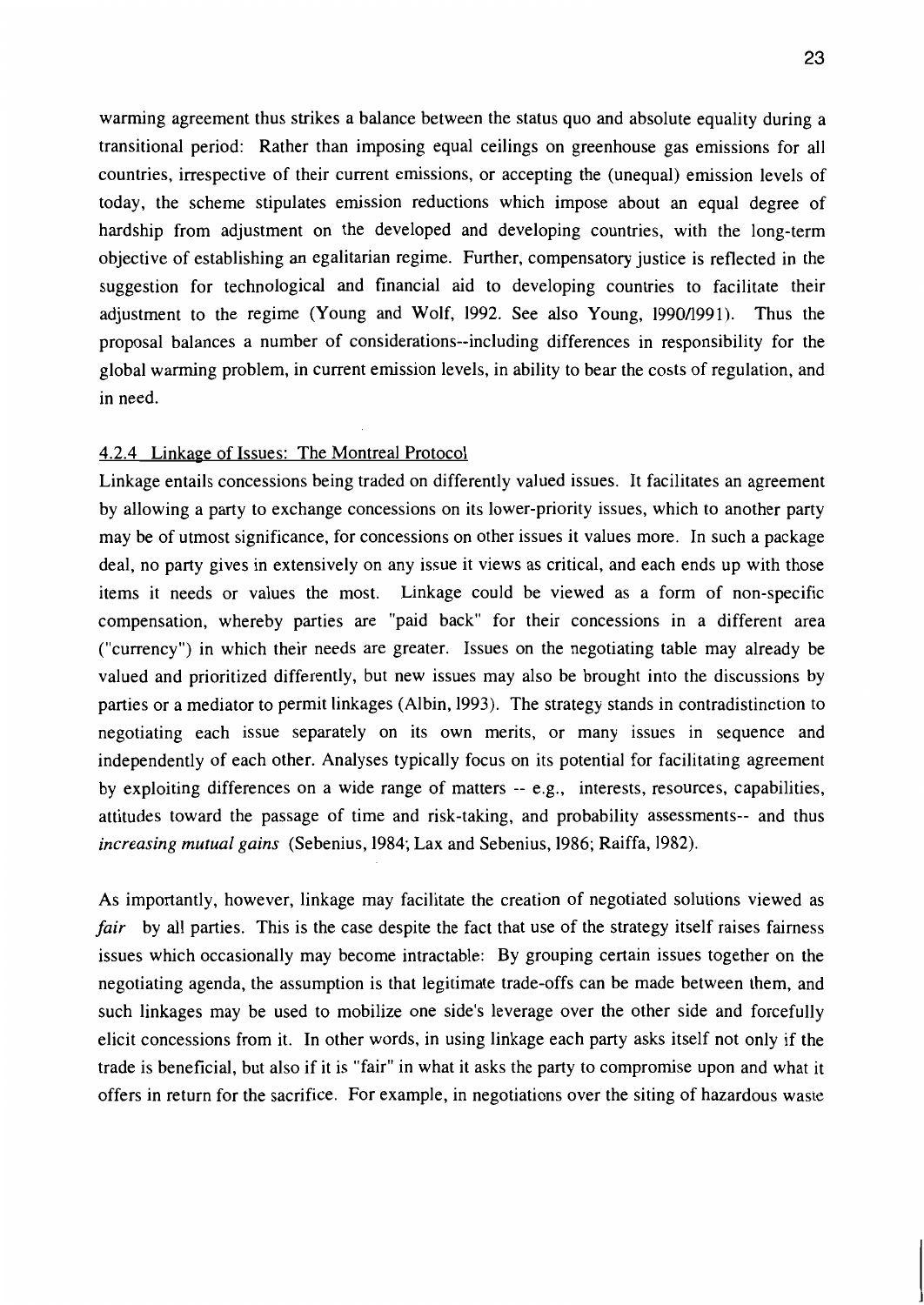storage facilities and compensation to affected (host) comunities, it is commonly held that demanding these communities to make trade-offs between safety/health concerns and economic considerations is unethical and unfair. The exploration of possible linkages in negotiations, as "terms of trade," is often part of a joint search for a larger formula to define the problem and the guidelines for its solution.

To developing and less industrialized countries, linkages between transnational or global environmental issues and development issues is a central fairness concern. With respect to acid rain and global warming, for example, emission reductions would in many cases hamper their economic development for problems for which the industrialized world is mainly responsible. This claim has won recognition in the international community as being legitimate, and, even more, as being necessary if the adherence by the developing world to key environmental agreements is to be secured. An example illustrative of how linkage may have to be used in European acid rain negotiations to achieve the substantial emission reductions needed, not at least in less industrialized states, is the the talks leading to the adoption of the 1987 Montreal Protocol on Substances That Deplete the Ozone Layer. The negotiations on the final Protocol linked environmental issues (emissions reductions) directly to development issues (financial aid, technology transfers), and thereby reconciled fundamentally opposed positions into an agreement viewed as sufficienty fair by all parties. For the developing countries, an agreement must not penalize them for a problem caused essentially by the industrialized world. Indeed, at the heart of their notion of a fair solution was the principle of need -- of compensating them through technical and financial assistance and other special provisions for accepting regulation of emissions which, foremost among the costs involved, could hamper their development.

At the core of the North's notion of fairness was equity, expressed in the proposed reductions in emissions proportionally to current levels, thus accepting and preserving the North's much higher emission levels and keeping those of the South low. The final document was based on a combination of linkages and fairness standards so as to account for the varied notions and conditions of signatory states. Equity underlied the call for reductions in CFCs proportional to each country's 1986 emission level beginning in 1993, thus imposing a greater (unequal) cost of regulation on the industrialized states. Compensatory justice underlied the provision for financial and technical assistance to the South, and their exemption from the stipulated emission reductions during the first ten years for development purposes. Finally, the equality norm was expressed in the long-term goal of the North and the South sharing the cost burden of regulation on a basis of parity, and in the freeze on all countries' emissions at the 1986 levels for the first few years (1989-1993).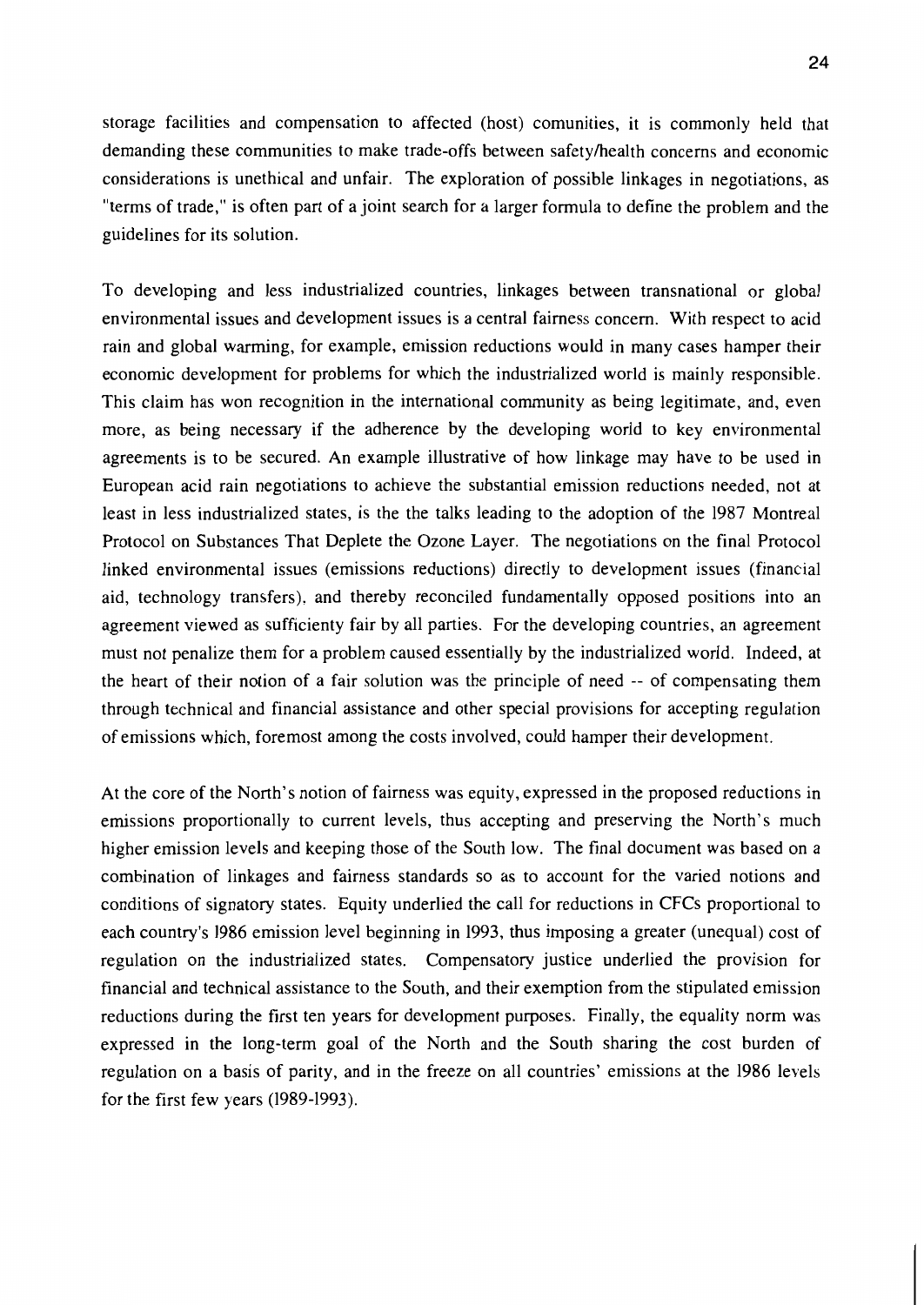All the discussed tools could be usefully combined with a number of other problem-solving methods, particularly in non-binding settings away from the official negotiating table (e.g., in lower-level working groups) permitting open communication, sharing of information, and freewheeling exploration. They include: brainstorming, whereby a large number of options are generated but evaluated only later; attribution, whereby parties identify the essential features of a desired (fair, overall acceptable) agreement; and positions-interests(-needs) analysis, whereby parties analyze systematically more fundamental concerns underlying stated positions and priorities to widen the scope for alternative solutions.

#### 5. CONCLUDING COMMENT

More recently the trend in European acid rain negotiations has been to move away from relatively simple understandings of fairness -- such as absolute equality -- toward the endorsement of a combination of standards. The negotiation process has become much more complex as a result. If successful, however, it promises to produce an outcome which is at once fairer in view of countries' diverse conditions and resources, and more effective in terms of the extent of emission reductions actually undertaken. The 1988 EC Large Combustion Plant Directive exemplifies that intensive problem-solving efforts in this area can produce agreements on substantial emission reductions which are more than lowest-common-denominator compromises, even in a situation of deeply opposed ideas about fairness.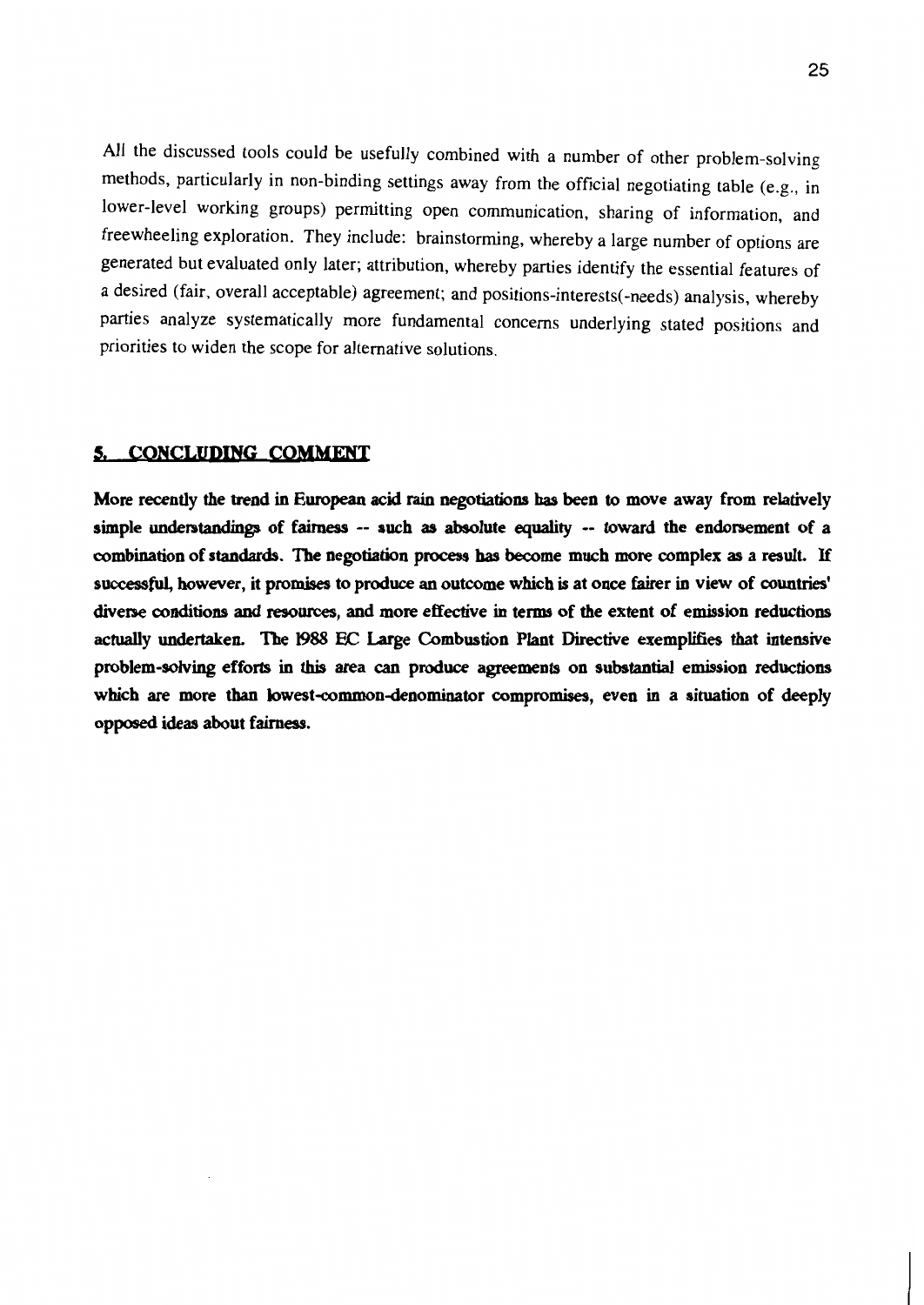#### **REFERENCES**

Adams, J. S. (1965) "Inequity in social exchange." In L. Berkowitz, ed., Advances in Experimental Social Psychology, Vol. 2. New York: Academic Press.

Alcamo, J., Shaw, R., and Hordijk, L., eds. (1990). The RAINS Model of Acidification. Science and Strategies in Europe. Dordrecht (The Netherlands): Kluwer Academic Publishers.

Albin, C. (1992). "Fairness issues in negotiation: Structure, process, procedures, and outcome." Working Paper WP-92-88. Laxenburg, Austria: Processes of International Negotiation Project, International Institute for Applied Systems Analysis.

---------, (1993). "The role of fairness in negotiation." Negotiation Journal, Vol. 9, No. 3  $(\text{July}).$ 

------------. (1993). Resolving Conflicts Over Indivisibles Through Negotiation: The Case of Jerusalem. Ph.D. dissertation, the Paul H. Nitze School of Advanced International Studies, the Johns Hopkins University, Washington, D.C.

Amann, M. (1989). "Using Critical Loads as the Basis for Abatement Strategies in Europe." Working Paper submitted to the UN-ECE Task Force Meeting on Integrated Assessment Modelling. Laxenburg, Austria: International Institute for Applied Systems Analysis.

Bartos, O. (1974) Process and Outcome of Negotiations. New York: Columbia University Press.

Baumol, W. (1987). Superfairness. Applications and Theory. Cambridge, MA: MIT Press.

Bergman, L., Cesar, H., and Klaassen, G. (1992). "Efficiency in transboundary pollution abatement: a scheme for sharing the costs of reducing sulphur emissions in Europe." In J. J. Krabbe and W. J. M. Heyman, eds., National Income and Nature: externalities, growth and steady state. Dordrecht, Boston and London: Kluwer Academic Publishers. (Earlier version appeared as "A scheme for sharing the costs of reducing sulfur emissions in Europe." Working Paper 90-005, January 1990. Laxenburg, Austria: International Institute for Applied Systems Analysis.)

Boehmer-Christiansen, S., and Skea, J. (1991) Acid Politics: Environmental and Energy Policies in Britain and Germany. London: Belhaven Press.

Brackley, P., ed. (1990) World Guide to Environmental Issues and Organizations. Essex (U.K.): Longman Group.

Brunnée, J. (1988) Acid Rain and Ozone Layer Depletion: International Law and Regulation.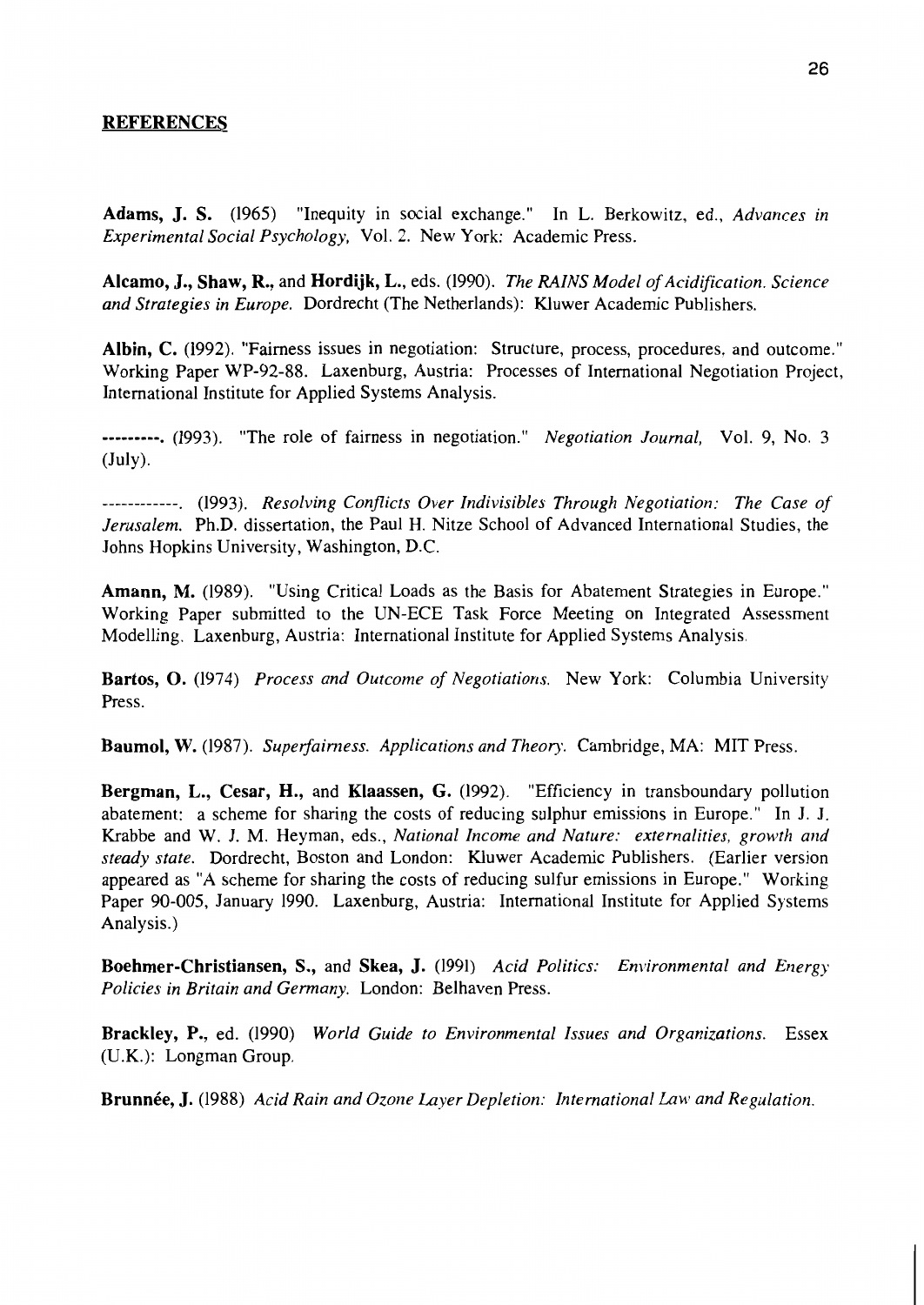New York: Transnational Publishers.

Carroll, J., ed. (1988). International Environmental Diplomacy. Cambridge: Cambridge University Press.

Chossudovsky, E. (1988). "East-West" Diplomacy for Environment in the United Nations: The High-Level Meeting within the Framework of the ECE on the Protection of the Environment. A Case Study. New York: United Nations Institute for Training and Research [UNITAR].

"Council directive on the limitation of certain pollutants into the air from large combustion plants." Commission of the European Communities (December 7, 1988), 88/609/EEC. Brussels: Official Journal of the European Communities, L336.

"The Critical Load Concept and the Role of Best Available Technology and Other Approaches." Report of the Working Group on Abatement Strategies, September 1991. Economic Commission for Europe EB.AIR/WG.5/R.24/Rev.l.

**Deutsch, M.** (1975). "Equity, equality, and need: What determines which value will be used as the basis of distributive justice?" Journal of Social Issues, 31: 137-150.

Druckman, D. and Harris, R. (1990) "Alternative models of responsiveness in international negotiation." Journal of Conflict Resolution, 34: 234-251.

"Economic Principles for Allocating the Costs of Reducing Sulphur Emissions in Europe." Report submitted by the delegation of the Netherlands to the Group of Economic Experts on Air Pollution. Executive Body for the Convention on Long-range Transboundary Air Pollution, UN Economic Commission for Europe, for the 5th Session, Geneva, 26-28 June 1989. EB.AIR/GE.2/R.26, 19 May 1989.

"Commentary: Percentage Reductions versus Critical Loads in the **Fauteux, P.** (1991). International Legal Battle against Air Pollution: A Canadian Perspective." In W. Lang. H. Neuhold, and K. Zemanek, Environmental Protection and International Law. London: Graham & Trotman.

Fisher, R. (1964). "Fractionating conflict." In R. Fisher, ed., International conflict and behavorial science: The Craigville papers. New York: Basic Books.

Foley, D. (1967) "Resource allocation and the public sector." Yale Economic Essays, 7: 45-98.

**Fraenkel, A.** (1989). "The Convention on Long-Range Transboundary Air Pollution: Meeting the challenge of international cooperation." Harvard International Law Journal, 30: 447-476.

Gründling, L. (1991) "Protection of the environment by international law: air pollution." In W. Lang, H. Neuhold, and K. Zemanek, *Environmental Protection and International Law*. London: Graham & Trotman.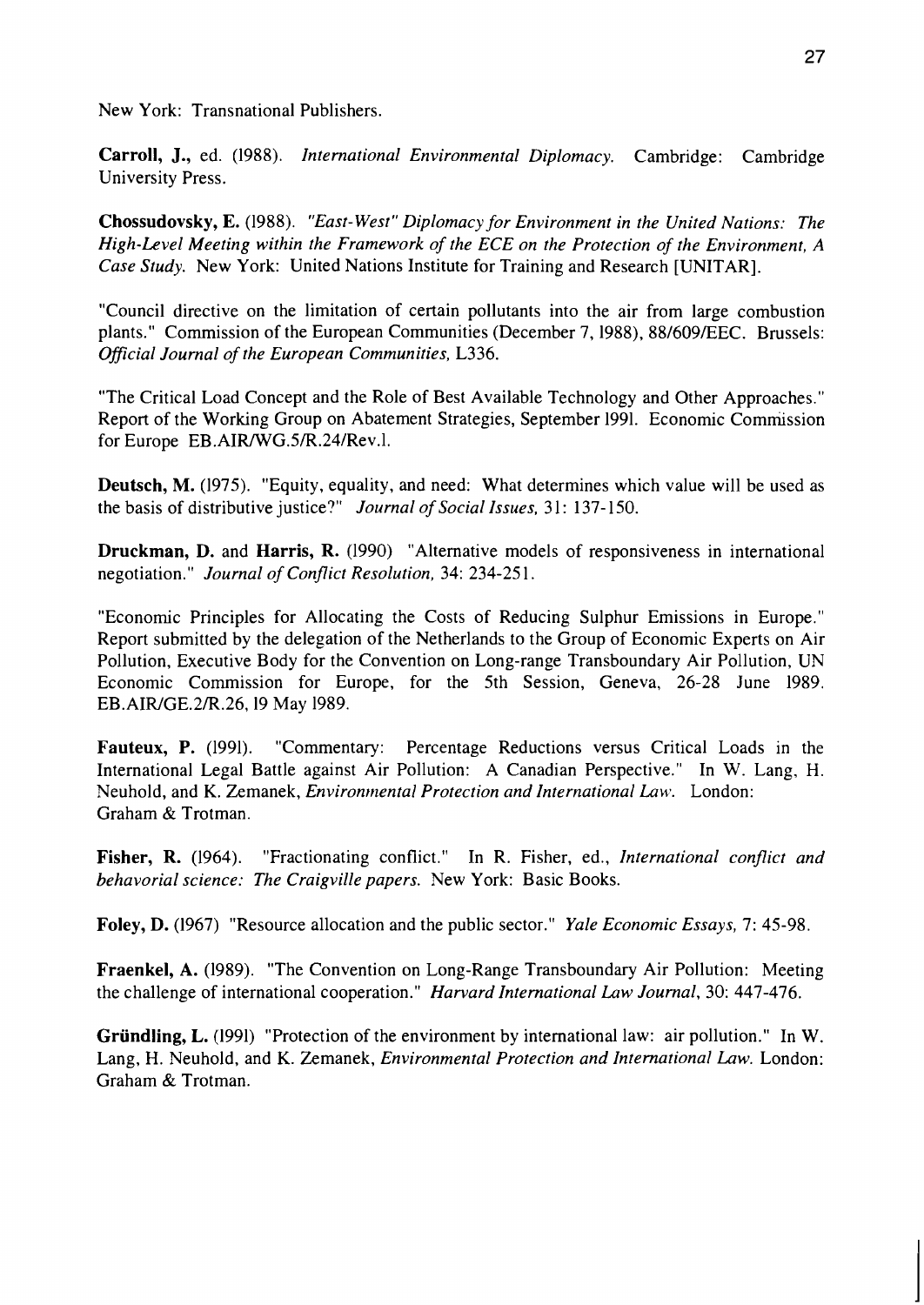Haigh, N. (1989). "New tools for European air pollution control." International Environmental Affairs, 1:26-37.

Hare, A. P. and Naveh, D. (1986). "Conformity and Creativity. Camp David, 1978." Small Group Behavior, 17: 243-268.

Hare, A. P. and Naveh, D. (1985). "Creative Problem Solving. Camp David, 1978." Small Group Behavior. 16: 123-138.

Homans, G. (1961) Social Behavior. New York: Harcourt, Brace, Jovanovich.

Iklé, F. (1964) How Nations Negotiate. New York: Praeger Publishers.

Kasperson, R., ed. (1983) Equity Issues in Radioactive Waste Management. Oelgeschlager, Gunn and Hain Publishers.

Klaassen, G., Amann, M., and Schöpp, W. (1992). "Strategies for reducing sulfur dioxide emissions in Europe based on critical sulfur deposition values." Background paper prepared for the UN/ECE Task Force on Integrated Assessment Modelling, November 30 -December 2, 1992, Geneva, Switzerland. Draft, November 1992. Laxenburg, Austria: International Institute for Applied Systems Analysis.

Klaassen, G., Amann, M., and Schöpp, W. (1991). "UN/ECE Workshop on exploring European sulfur abatement strategies." Status Report 91-03, June 1991. Laxenburg, Austria: International Institute for Applied Systems Analysis.

(Lax and Sebenius, 1986, 1960; Bartos, 1974).

Lax, D. and Sebenius, J. (1986). The Manager as Negotiator. Bargaining for Cooperation and Competitive Gain. New York: The Free Press.

Leventhal, G. (1976). Fairness in Social Relationships. Morristown, NJ: General Learning Press.

"International River Basin Negotiations: Building a Database of **McDonald, A.** (1988). Working Paper 88-096, October 1988. Laxenburg. Austria: Illustrative Successes." International Institute for Applied Systems Analysis.

"Recommendations of the Council on Guiding Principles Concerning **OECD** (1972). International Economic Aspects of Environmental Policies." Document C(72) 128 (June 6, 1972). Paris (France): Organization for Economic Cooperation and Development.

**OECD** (1976). *Economics of Transfrontier Pollution*. Paris (France): Organization for Economic Cooperation and Development.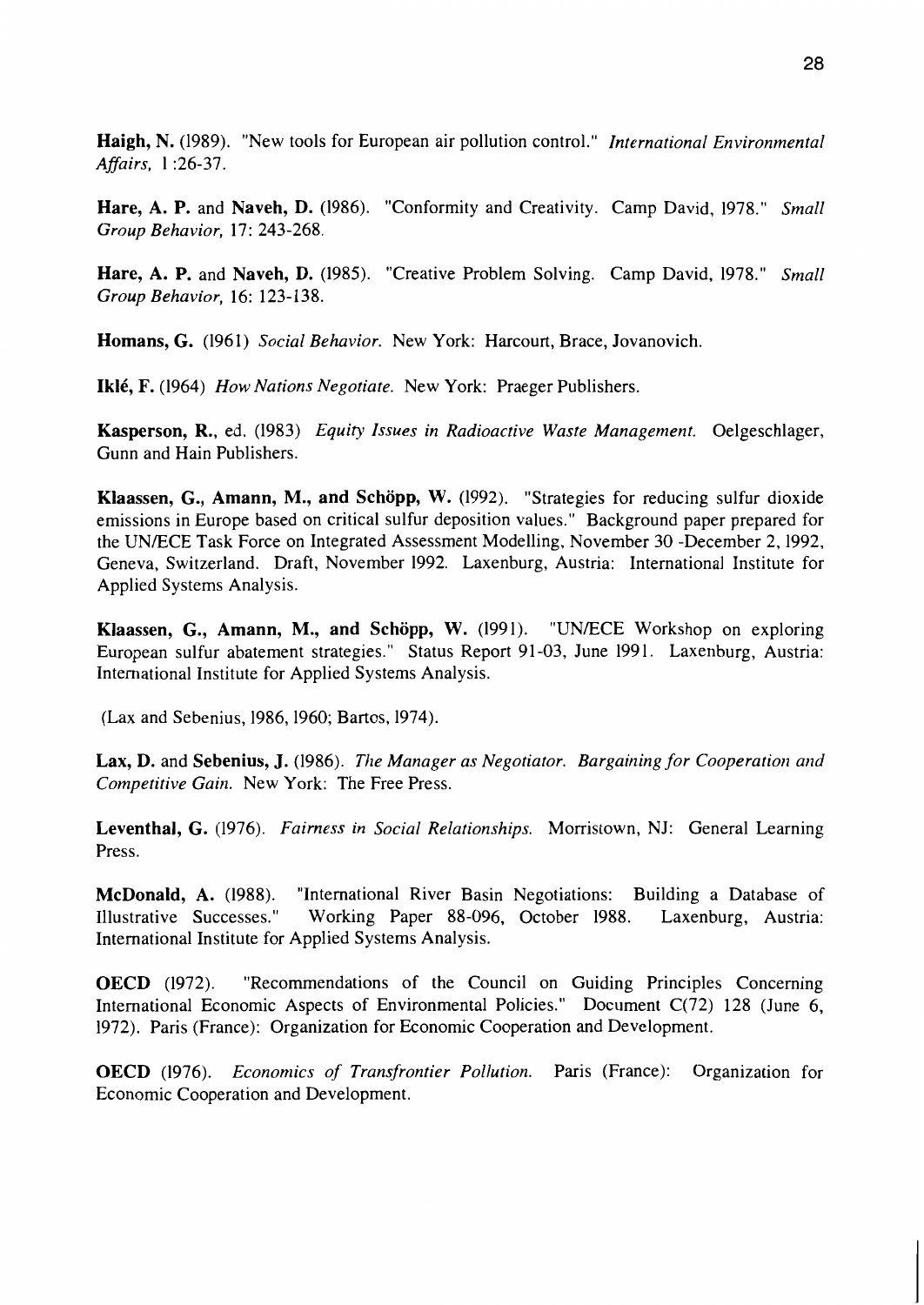Porter, G. and Welsh Brown, J. (1991). Global Environmental Politics. Boulder, CO: **Westview Press** 

"Positions and Strategies of the Different Contracting Parties to the Convention on Long-Range Transboundary Air Pollution Concerning the Reduction of Sulphur Emissions or their Transboundary Fluxes," August 6, 1985. Economic Commission for Europe, ECE/EB. AIR/7.

"Protocol to the 1979 Convention on Long-Range Transboundary Air Pollution on the Reduction of Sulphur Emissions or Their Transboundary Fluxes by at least 30 Percent (July 8, 1985)." In Executive Body for the Convention on Long Range Transboundary Air Pollution. Report of the Third Session of the Executive Body, United Nations Commission for Europe, U.N. ECE Doc. ECE/EB.AIR/7, Annex I, August 6, 1985.

"Protocol to the 1979 Convention on Long-Range Transboundary Air Pollution Concerning the Control of Emissions of Nitrogen Oxides or Their Transboundary Fluxes (November 1, 1988)." In Register of International Treaties and Other Agreements in the Field of the Environment. United Nations Environment Programme, UNEP/GC.16/Inf.4. Nairobi, May 1991.

Pruitt, D. G. (1981) Negotiation Behavior. New York: Academic Press.

Pruitt, D. G. and Rubin, J. Z. (1986) Social Conflict. Escalation, Stalemate, and Settlement. New York: Random House.

**Raiffa, H.** (1982). The Art and Science of Negotiation. Cambridge, Mass.: Harvard University Press.

Rawls, J. (1971) A Theory of Justice. Cambridge, Mass.: Belknap Press.

Regens, J. and Rycroft, R. (1988) The Acid Rain Controversy. Pittsburgh, PA: University of Pittsburgh Press.

Schelling, T. C. (1960) The Strategy of Conflict. Cambridge, Mass.: Harvard University Press.

Schneider, T., ed. (1992). Acidification Research: Evaluation and Policy Applications. Proceedings of an International Conference, Maastricht, The Netherlands, 14-18 October 1991. Amsterdam: Elsevier Science Publishers.

Sebenius, J. (1984). Negotiating the Law of the Sea. Cambridge, Mass.: Harvard University Press.

**Shaw, R.** (1993). "Acid rain negotiations in North America and Europe: A study in contrast." In G. Sjöstedt, ed., International Environmental Negotiation. Newbury Park, CA and London: Sage Publications.